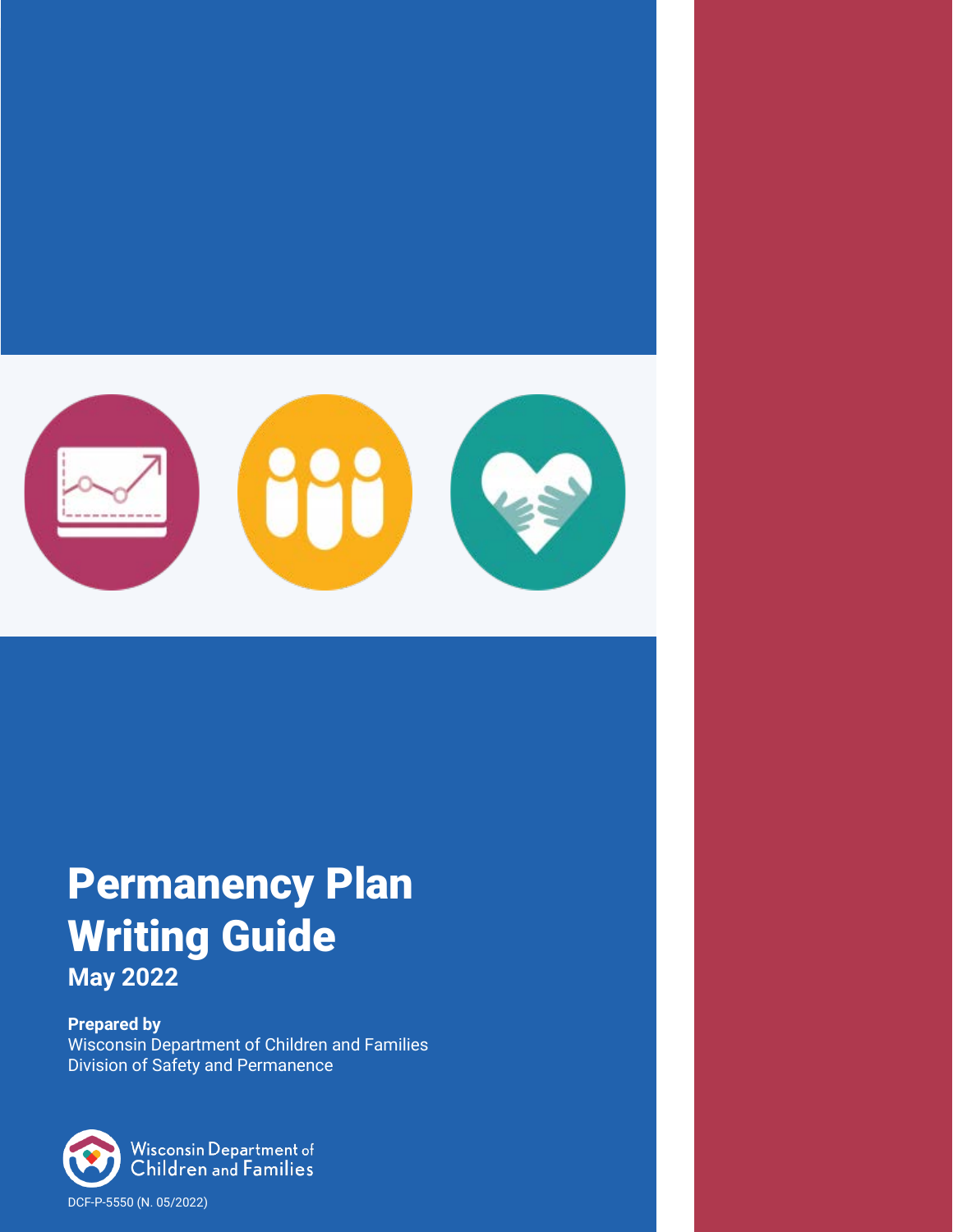## PERMANENCY PLAN WRITING GUIDE

| <b>Table of Contents</b> |  |
|--------------------------|--|
|                          |  |
|                          |  |
|                          |  |
|                          |  |
|                          |  |
|                          |  |
|                          |  |
|                          |  |
|                          |  |
|                          |  |
|                          |  |
|                          |  |
|                          |  |
|                          |  |
|                          |  |
|                          |  |
|                          |  |
|                          |  |
|                          |  |
|                          |  |
|                          |  |
|                          |  |
|                          |  |
|                          |  |
|                          |  |
|                          |  |
|                          |  |
|                          |  |
|                          |  |
|                          |  |
|                          |  |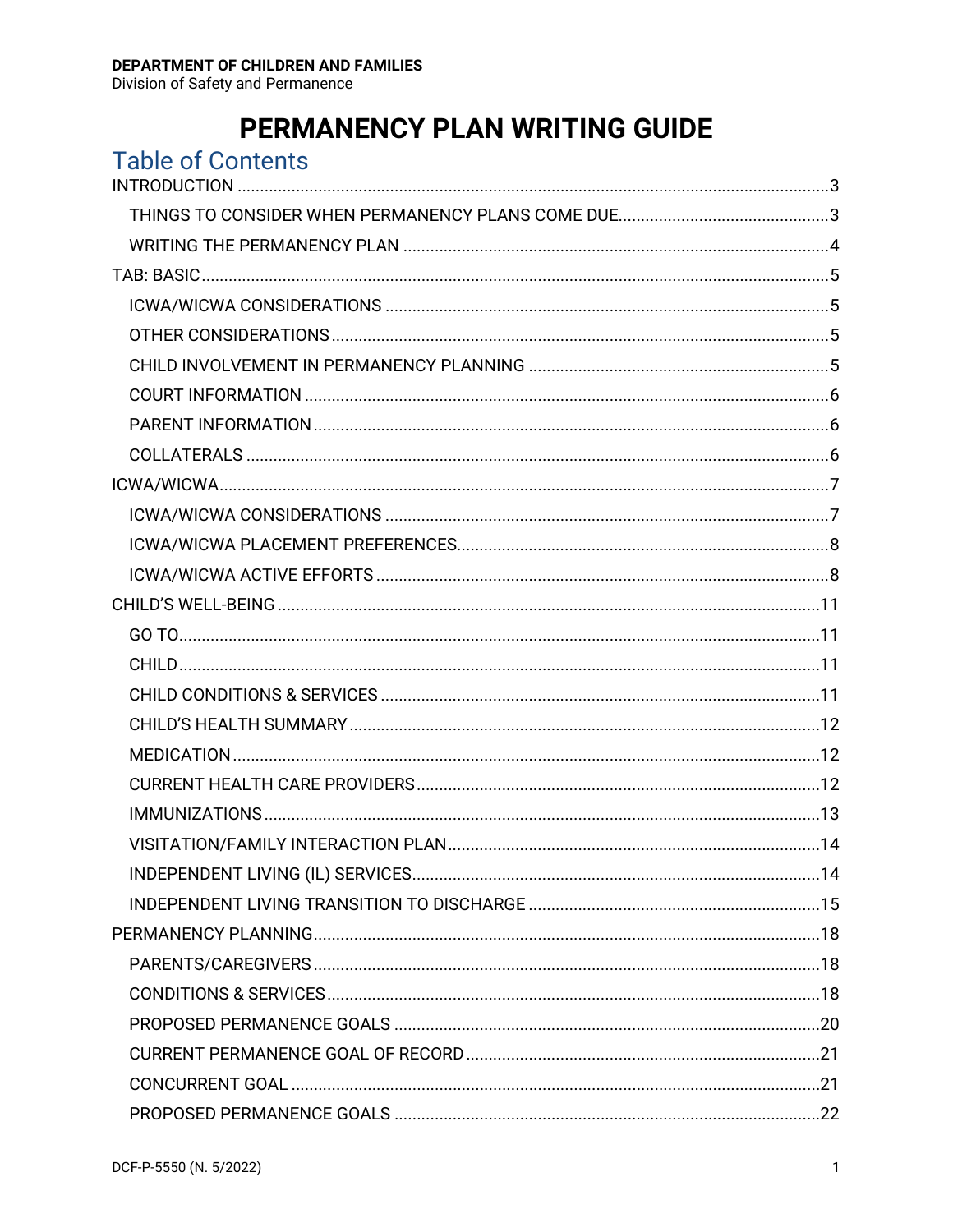#### DEPARTMENT OF CHILDREN AND FAMILIES Division of Safety and Permanence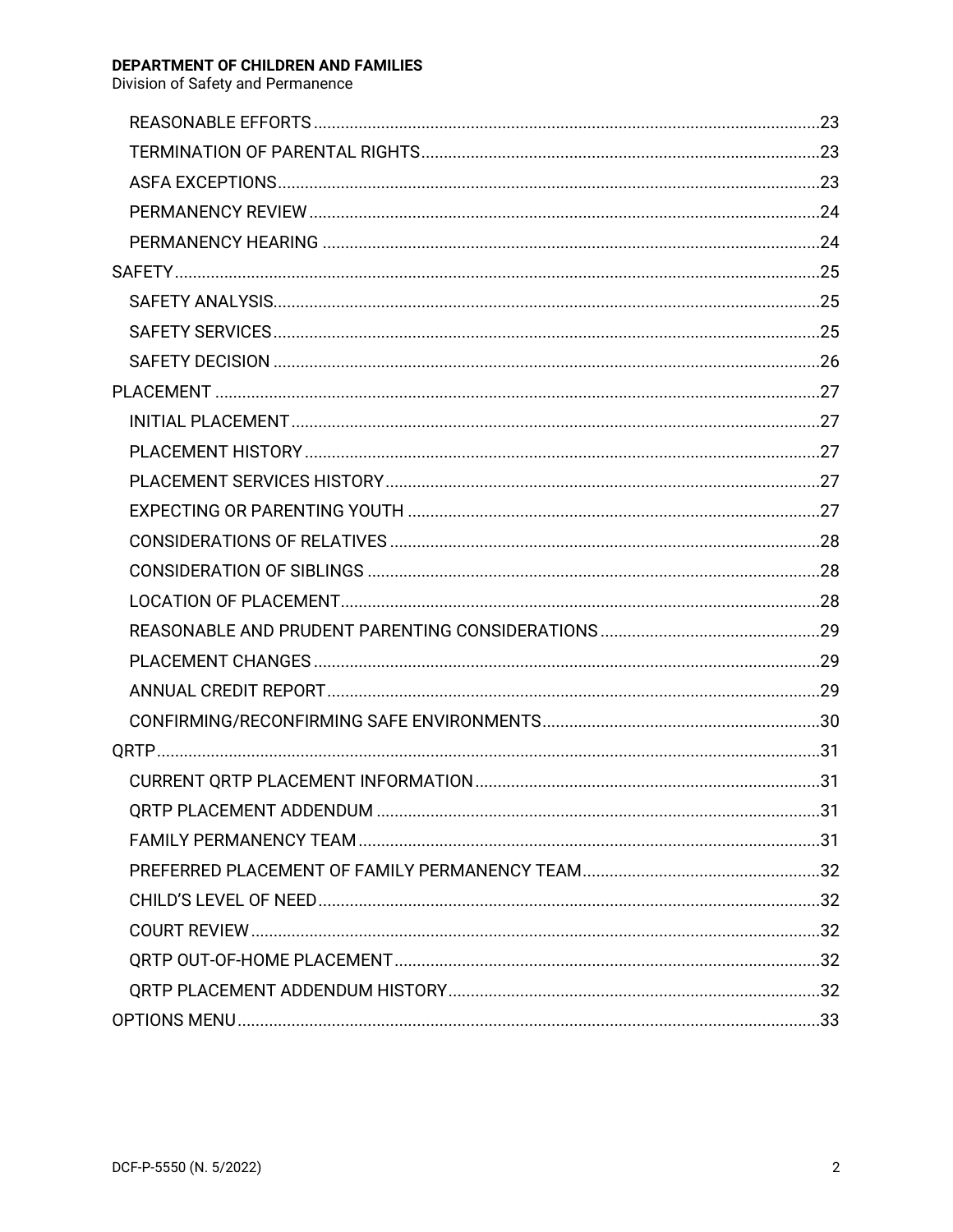Division of Safety and Permanence

## <span id="page-3-0"></span>INTRODUCTION

The following writing guide was created to provide consistency, clarity and efficiency when writing permanency plans. The permanency plan serves as a tool for communication with parents/caregivers, children, and their family members, court parties, and other individuals in providing supports and services to the family. The permanency plan provides the parties with an update on the progress towards the child or youth's identified permanency goal. Initial Permanency Plans are completed and filed with the court within 60 days of the child(ren)'s placement in out-of-home care.

Subsequent Permanency Plans are completed every 6 months and are filed with the court at least 5 days prior to the scheduled Permanency Plan Review or Hearing.

The child welfare professional is responsible for overseeing the implementation of the permanency plan and working with the family to facilitate change. Managing the permanency plan involves ensuring the plan targets goals associated with enhancing diminished caregiver protective capacities and achieving permanence. The permanency plan identifies steps towards establishing a safe and permanent home.

### <span id="page-3-1"></span>THINGS TO CONSIDER WHEN PERMANENCY PLANS COME DUE

Have a discussion with parents and the child about their permanency plan goals and their progress regarding those goals as well as the court ordered conditions for return. Have a similar discussion with any service providers working with the parents and/or child(ren) about the parent's or child's progress with the service provider. These discussions should occur during the month prior to the permanency plan due date to include the parents, child, and service providers in the permanency planning process. Inform the parents and child(ren) about what information will be captured in the permanency plan and provided to court. Be transparent and thoroughly explain the permanency plan process and the intent to the family and ensure they understand what to expect.

Be sure to update the [Person Management Page](https://dcf.wisconsin.gov/files/ewisacwis-knowledge-web/quick-reference-guides/person-management/person-management.pdf) and any related documents. Utilize the [Knowledge Web](https://dcf.wisconsin.gov/knowledgeweb/training/ewisacwis-user-guides/case-work) for assistance in creating the following documents:

- Safety Assessment [Safety Analysis and Plan](https://dcf.wisconsin.gov/files/ewisacwis-knowledge-web/quick-reference-guides/safety/safety-assessment-analysis-and-plan.pdf) info should explain current thinking about why it is not safe for the child to return home today.
- [ICWA/WICWA Considerations and Active Efforts](https://dcf.wisconsin.gov/files/ewisacwis-knowledge-web/quick-reference-guides/icwa/icwa.pdf)
- [CANS](https://dcf.wisconsin.gov/files/ewisacwis-knowledge-web/quick-reference-guides/planning/cans.pdf) this needs to be approved prior to the CSE so it prefills into that document.
- [Confirming/](https://dcf.wisconsin.gov/files/ewisacwis-knowledge-web/quick-reference-guides/safety/confirming-safe-environments.pdf)[Reconfirming Safe Environments](https://dcf.wisconsin.gov/files/ewisacwis-knowledge-web/quick-reference-guides/safety/reconfirming-safe-environments.pdf)
- [Family Interaction Plan](https://dcf.wisconsin.gov/files/ewisacwis-knowledge-web/quick-reference-guides/planning/family-interaction-plan.pdf)
- Complete legal permanency status on the **Permanency Consultation** page.
- Updat[e Relative/Non-Relative Search.](https://dcf.wisconsin.gov/files/ewisacwis-knowledge-web/quick-reference-guides/planning/relative-search.pdf)
- Complete the [Adoption Safe Families Act Exceptions](https://dcf.wisconsin.gov/files/ewisacwis-knowledge-web/quick-reference-guides/case-permanency/documenting-permanency-plan-asfa-exceptions.pdf) at 15-month mark.
- [Update QRTP Addendum](https://dcf.wisconsin.gov/files/ewisacwis-knowledge-web/quick-reference-guides/case-permanency/qrtp-addendum.pdf)
- Updat[e Independent Living](https://dcf.wisconsin.gov/files/ewisacwis-knowledge-web/quick-reference-guides/planning/independent-living.pdf) information.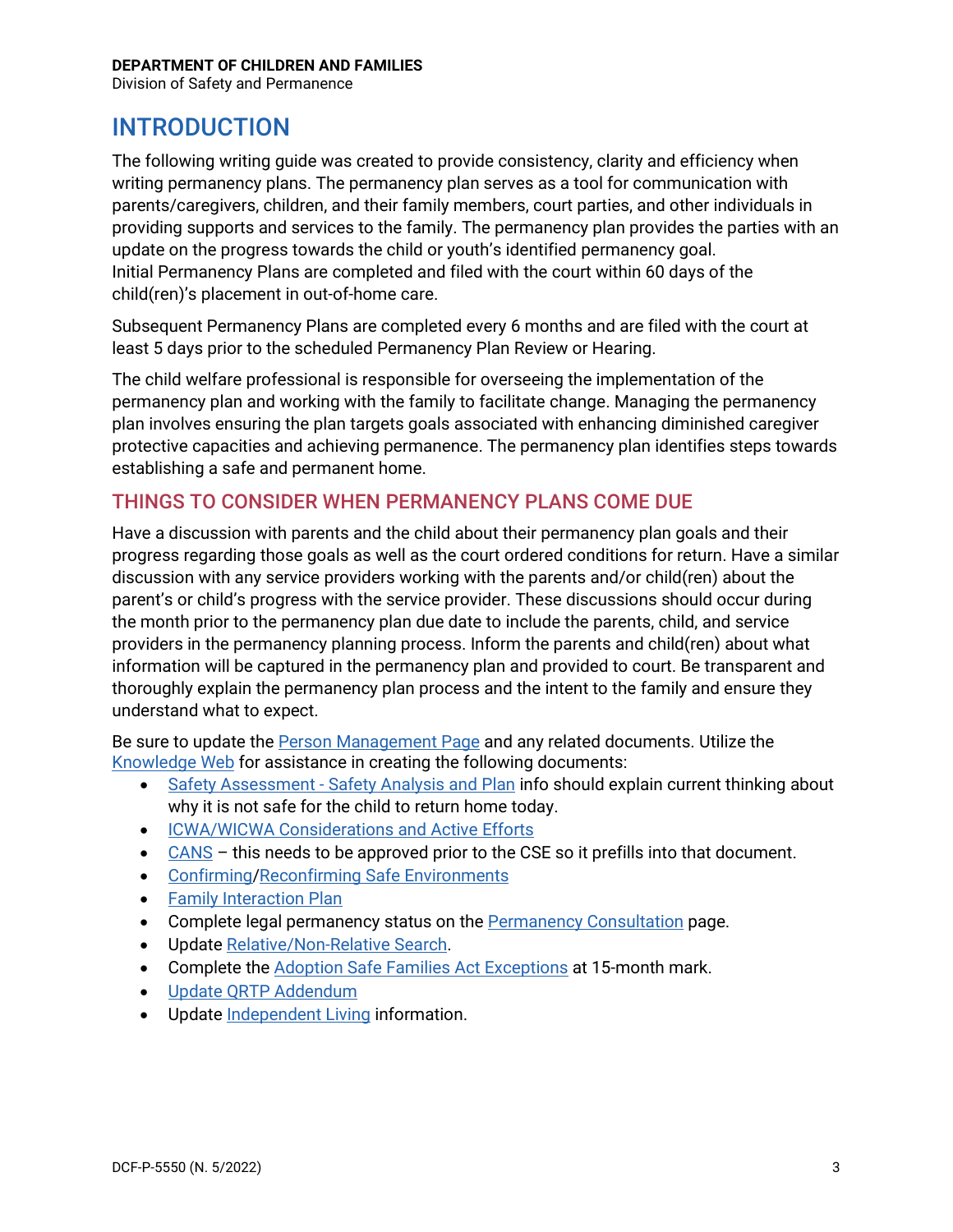Division of Safety and Permanence

### <span id="page-4-0"></span>WRITING THE PERMANENCY PLAN

Basic information at the top of the permanency plan will prefill. NOTE: The plan date in the upper right-hand corner should be the date you send the permanency plan for approval. This will allow for information from other documents to prefill into the permanency plan even if those documents were created and approved after the permanency plan was launched. The information that prefills into the permanency plan is from documents/information that has been approved prior to or the date of the current permanency plan. When using dates within narratives make sure to include the year.

Provide facts and details to create a picture of what you observe or know about individuals' functioning or situations and to explain your conclusions/assessments. Help the reader create a vision of what is going on.

Write from a trauma-informed perspective. State the facts while avoiding words and/or phrases that may be triggering for the family. Remember, this is an outside perspective of *their* life. Be transparent about all information that will be captured within the permanency plan. The family should not be surprised by any information in the permanency plan.

Use social work voice when referencing yourself or another child welfare professional using their title and last name. Examples: SW Smith

Helpful Permanency Plan Hints:

- If the child has an Out-of-Home Care (OHC) Placement and there are no safety concerns (the child is safe) on the Safety Assessment, Analysis and Plan, then the Case/Permanency Plan page will not have a Safety tab. For a child in an OHC placement with a Person Type of CPS, then the Safety tab displays.
- If a Case/Permanency Plan already exists for a child in the case, then you can use the copy function when you create the Permanency Plan. This option is available for both Initial and Subsequent Permanency Plans.
- Clicking on blue hyperlinks within the Permanency Plan document in eWiSACWIS will open up another window that allows you to create or edit information outside of the Permanency Plan and return back to the Permanency Plan when finished. Added/edited information will then pre-fill into the Permanency Plan.
- A light blue text box indicates that information must be entered into the Permanency Plan in order for the Permanency Plan to be approved.
- A light gray textbox indicates that you cannot enter information directly into the Permanency Plan or information does not need to be entered into the textbox in order for the Permanency Plan to be approved.
- Remember to click the SAVE button at the bottom of each page; save often to ensure that you do not lose any of your work.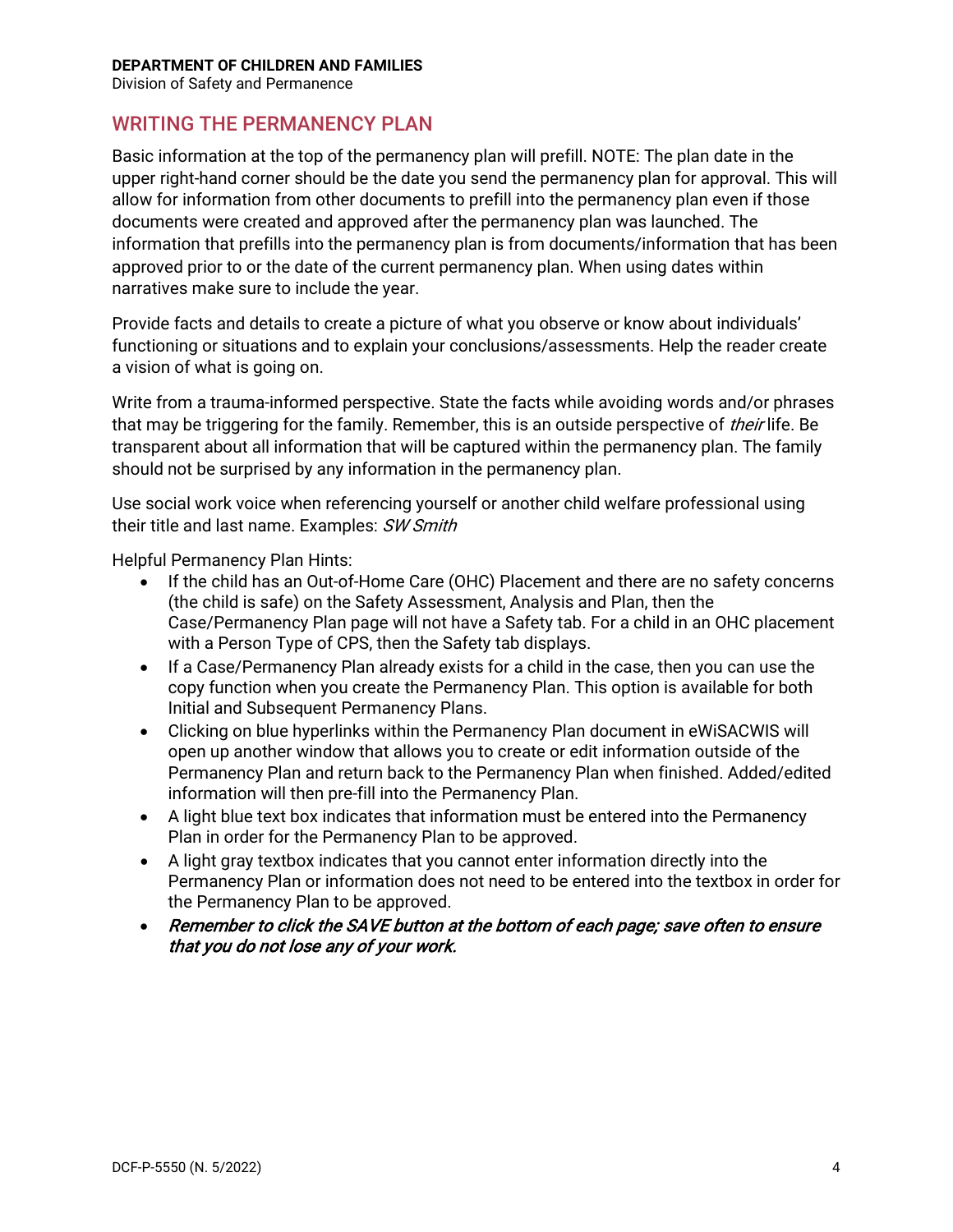Division of Safety and Permanence

## <span id="page-5-0"></span>TAB: BASIC

### <span id="page-5-1"></span>ICWA/WICWA CONSIDERATIONS

Are there any Indian Child Welfare Act considerations with this child? Pre-fills

This information pre-fills from the ICWA Tab. If there are ICWA considerations, click the 'Modify' hyperlink to edit the person management page.

### <span id="page-5-2"></span>OTHER CONSIDERATIONS

Provide a statement as to whether the child's age and developmental level are sufficient for the court or review panel to consult with the child at the hearing or review.

Comment on the child's age/development and whether they understand permanency and would be able to be consulted based on their age and development.

#### Date of last contact:

This information prefills from the last face-to-face contact case note. The date of the last faceto-face contact with the out-of-home care provider must be entered manually. Click the 'Create Case Note' hyperlink to create a new case note. Clicking on the pre-filled date of last contact below will open that respective case note.

| Child:    | <i>Date Pre-fills</i> | Out-of-home care<br>provider: | <i>Enter date</i> |
|-----------|-----------------------|-------------------------------|-------------------|
| Parent 1: | <i>Date Pre-fills</i> | Parent 2:                     | Pre-fills         |

### <span id="page-5-3"></span>CHILD INVOLVEMENT IN PERMANENCY PLANNING

This section displays only for youth that are eligible for Independent Living Services.

 $O$  Yes  $O$  No Was the permanency plan developed in consultation with the child?

If the answer is 'Yes' no further information is required. If the answer is no, explain in a sentence or two why the youth was not consulted.

 $O$  Yes  $O$  No Was the permanency plan developed in consultation with two other individuals selected by the child who are not the child's caseworker or foster parent?

If the answer is "Yes" a narrative box requiring the names of the two individuals will appear. If the answer is "No" a required narrative box requesting an explanation appears.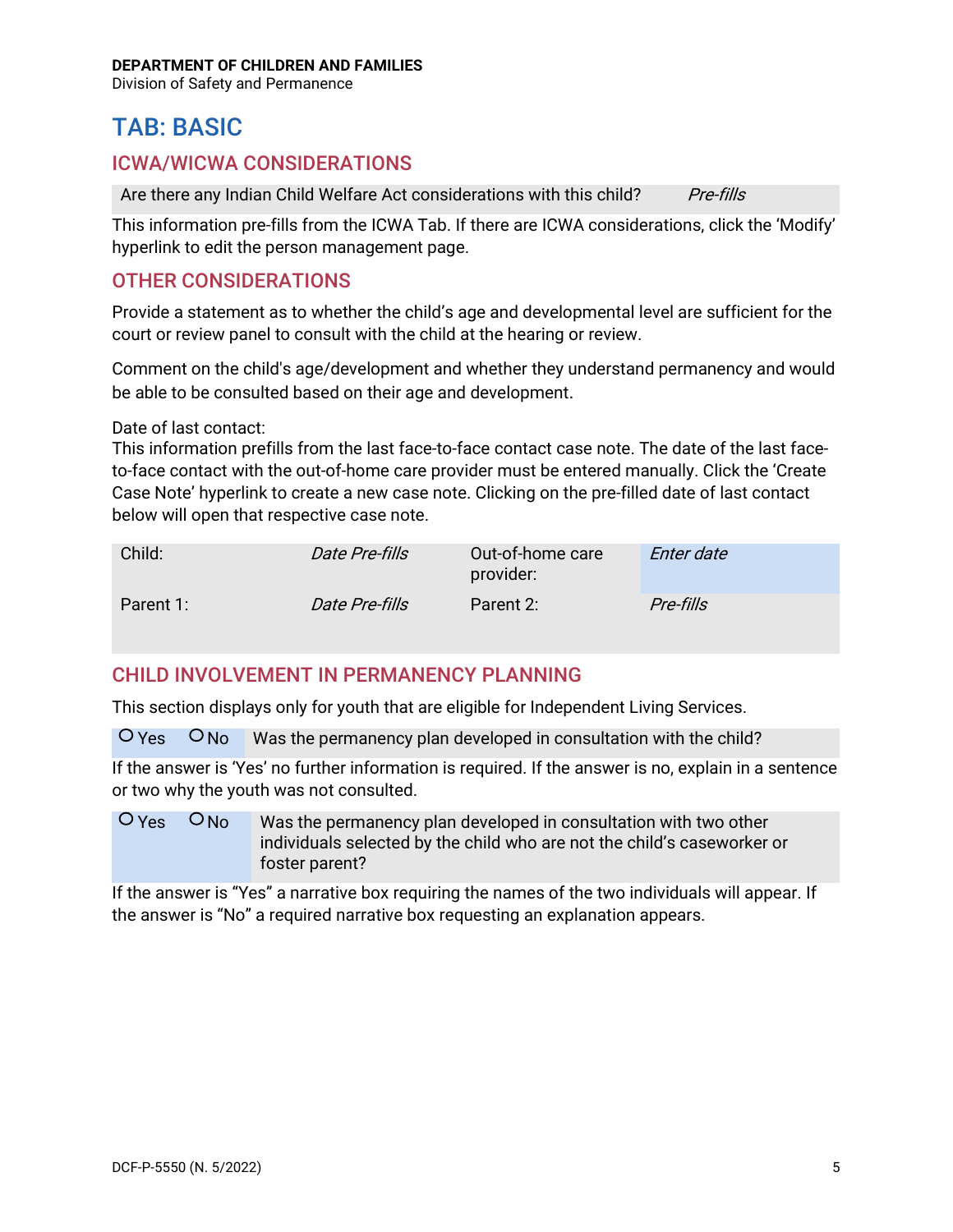Division of Safety and Permanence

### <span id="page-6-0"></span>COURT INFORMATION

Click the Add/Edit button to add the court information. On the court information selection page, select all applicable court numbers. If the appropriate court number is not displayed, click the Legal Record hyperlink to add the court information to the legal record. Once selected, click the Continue button to return to the permanency plan. If the judge and branch information does not pre-fill, enter it manually in the space provided.

| Court File Number(s)               | <b>Branch</b>                          | Judge                                  |
|------------------------------------|----------------------------------------|----------------------------------------|
| <b>Pre-fills from Legal Record</b> | Pre-fills, otherwise enter<br>manually | Pre-fills, otherwise enter<br>manually |

□ Parent addresses shown below have been reviewed. Review the parent information below to ensure the information is accurate. NOTE: Permanency plan cannot be approved unless this box is checked.

### <span id="page-6-1"></span>PARENT INFORMATION

All information in this section should prefill from the legal record and the parent's person management page. If the display box is checked, the address will prefill from Person Management. If the address is confidential, the display box must be left unchecked. Click the 'Modify' hyperlink edit the parent information in person management.

| Parent 1:            | Pre-fills | Parent 2:            | Pre-fills |
|----------------------|-----------|----------------------|-----------|
| Address:             | Pre-fills | Address:             | Pre-fills |
| Phone:               | Pre-fills | Phone:               | Pre-fills |
| Cell Phone:          | Pre-fills | Cell Phone:          | Pre-fills |
| Parent 1's Attorney: | Pre-fills | Parent 2 is:         | Pre-fills |
|                      |           | Parent 2's Attorney: | Pre-fills |

### <span id="page-6-2"></span>COLLATERALS

All information in this section page should prefill from the collaterals tab of the Person Management page. Click the Modify link to add or edit any collaterals. Collaterals should include both personal (friends, like-kin, family, non-paid people) and professional (counselors, mentors, medical professionals).

| <b>Guardian ad Litem:</b>                           | Pre-fills | Public<br>Defender/Attorney<br>for Child: | Pre-fills             |
|-----------------------------------------------------|-----------|-------------------------------------------|-----------------------|
| <b>District</b><br>Attorney/Corporation<br>Counsel: | Pre-fills | Other:                                    | <b>Enter Manually</b> |
| <b>Court Appointed</b><br>Special Advocate:         | Pre-fills |                                           |                       |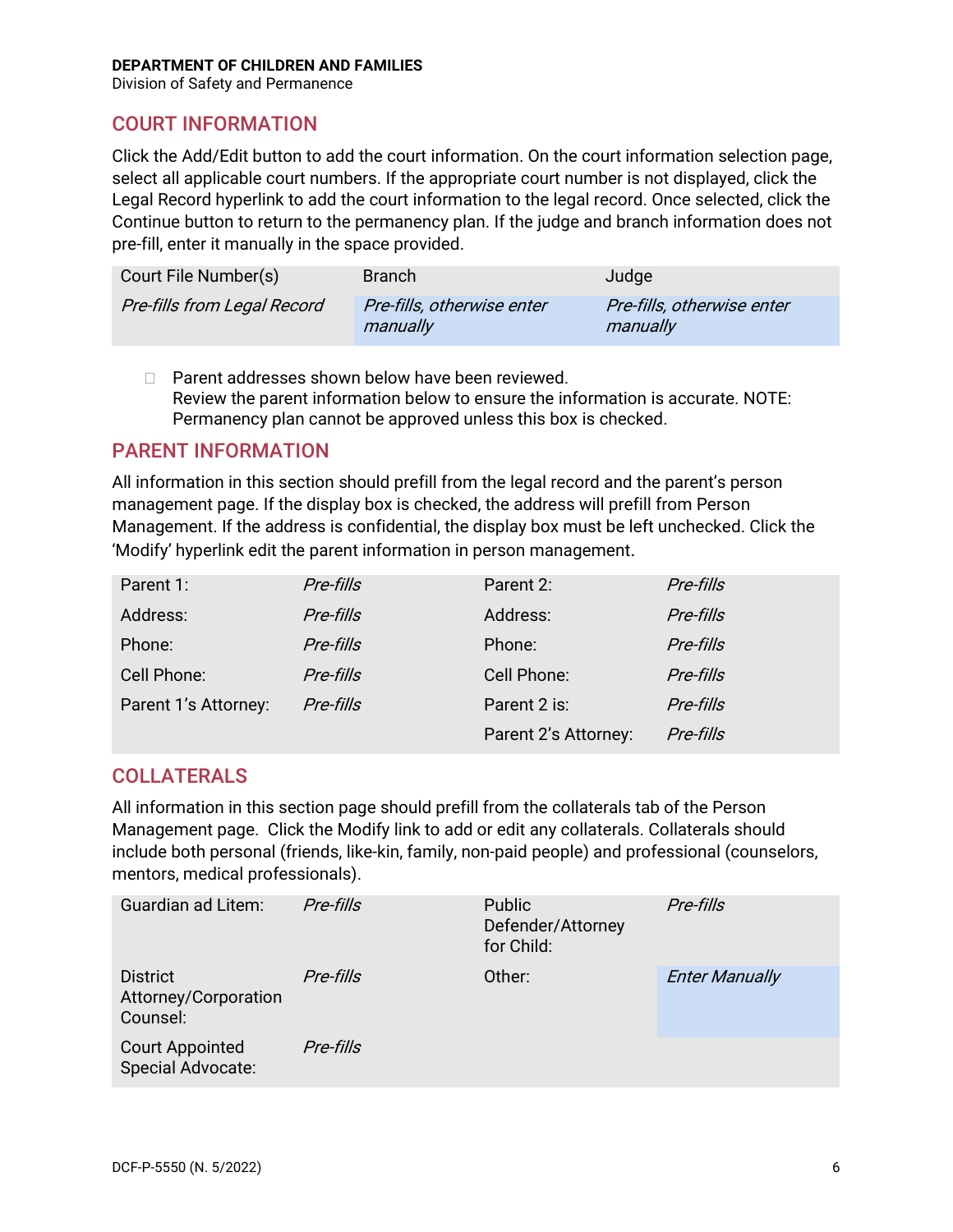Division of Safety and Permanence

## <span id="page-7-0"></span>ICWA/WICWA

This tab displays conditionally if the child has ICWA/WICWA considerations indicated on the Person Management page.

### <span id="page-7-1"></span>ICWA/WICWA CONSIDERATIONS

Are there any Indian Child Welfare Act considerations with this child? Pre-fills

Click the 'Modify' hyperlink to edit ICWA considerations within Person Management.

| Status:    | Pre-fills; Eligible for membership, not a<br>member |
|------------|-----------------------------------------------------|
| Tribe:     | Pre-fills                                           |
| Address:   | Pre-fills                                           |
| Telephone: | Pre-fills                                           |

If "Yes" explain:

Explain how the child is subject to ICWA; including the following information:

- The Parent 1's and/or Parent 2's eligibility or membership in a Federally recognized Tribe.
- If the child is eligible and/or a member of a tribe.
- Specific tribe information, including tribal contacts.
- Information on how WICWA was verified, including date letter sent to and received by the Bureau of Indian Affairs that confirms the child's eligibility and/or membership.

Resource Links:

- <https://www.bia.gov/bia/ois/dhs/icwa> This link will take you to a Bureau of Indian Affairs (BIA) search window where you can search for a Tribe by name, region, state, or ICWA Designee contact information.
- <https://www.govinfo.gov/content/pkg/FR-2021-10-04/pdf/2021-21464.pdf> This link is the BIA's Federal Register for ICWA Designated Tribal Agents for Service of Notice. This is a PDF document that includes contact information for all federally recognized tribes.
- <https://dcf.wisconsin.gov/files/cwportal/wicwa/wifedrectribes.pdf> This link includes contact information for tribal child welfare departments in Wisconsin. If you know the child is affiliated with a tribe located in Wisconsin, you can find their contact information here.
- [https://media.wcwpds.wisc.edu/foundation/WICWA\\_Online\\_Resource/index.html](https://media.wcwpds.wisc.edu/foundation/WICWA_Online_Resource/index.html) For more information about Wisconsin Indian Child Welfare Act (WICWA) compliance, use this link.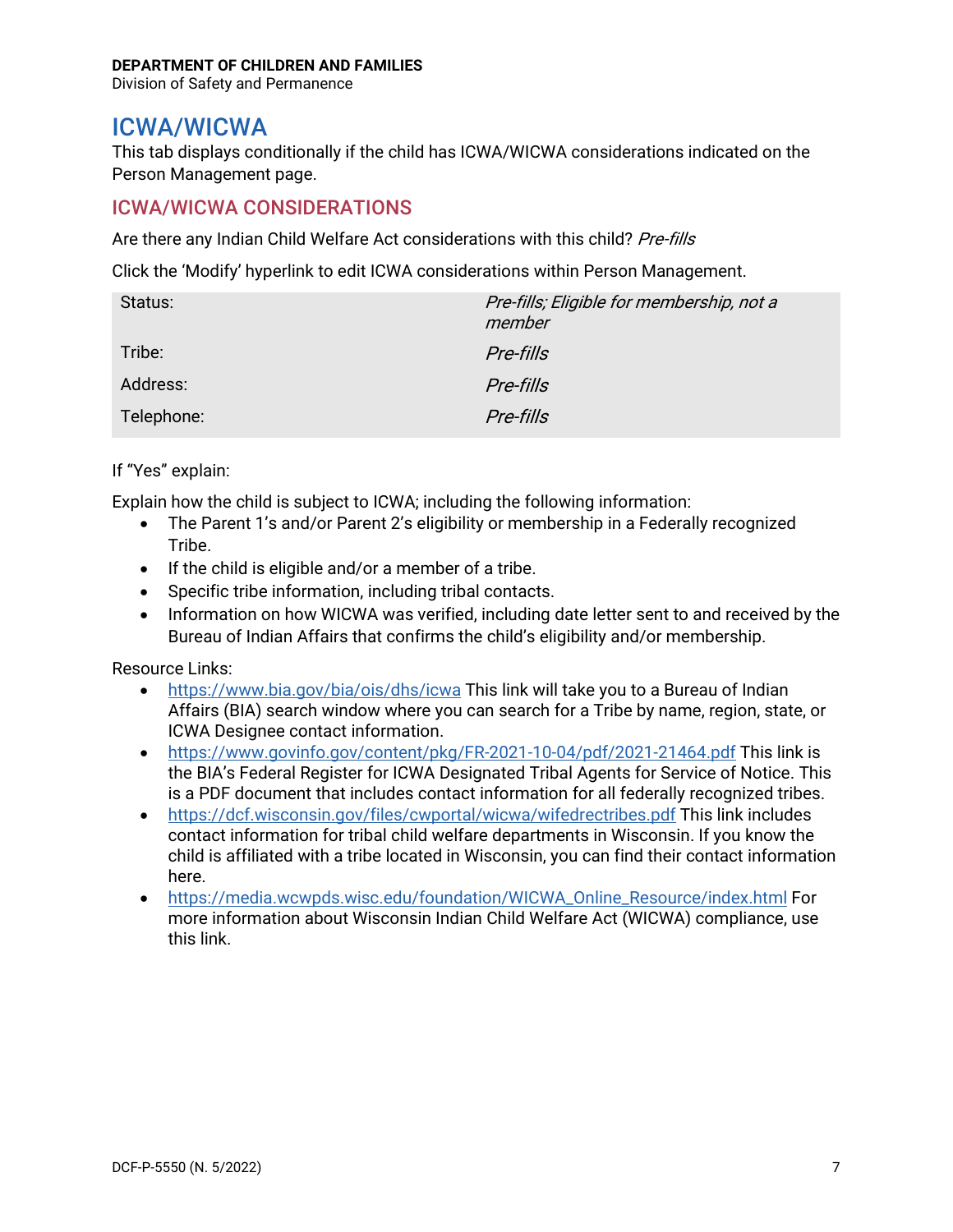Division of Safety and Permanence

### <span id="page-8-0"></span>ICWA/WICWA PLACEMENT PREFERENCES

If the child is an Indian child, provide a statement as to whether the Indian child's placement is in compliance with the order of the placement preference, and if the placement is not in compliance with that order, a statement as to whether there is good cause for departing from that order.

| Placement is | <b>Placement Preference</b> | Describe the action taken to comply with<br>statutory placement preferences |
|--------------|-----------------------------|-----------------------------------------------------------------------------|
| Pre-fills    | Pre-fills                   | Pre-fills                                                                   |

Answer the following questions by selecting Yes or No.

| Does the Tribe have their own placement preferences?                                                   | $O_{Yes}$ $O_{No}$               |  |
|--------------------------------------------------------------------------------------------------------|----------------------------------|--|
| Is the child in a placement setting that meets the placement preferences as<br>outlined by ICWA/WICWA? | $OY_{\text{es}}$ $O_{\text{No}}$ |  |
| Has the court made a good cause finding to depart from the placement<br>preference?                    | $OY_{ES}$ $ON_0$                 |  |

Describe your diligent efforts in the past six months to locate a placement that meets the preferences outlined by ICWA/WICWA.

Provide information describing your efforts to consult with the Tribe, parents, Indian custodian, and extended relatives to identify a placement that meets the preferences as well as your efforts to place the child with those identified.

### <span id="page-8-1"></span>ICWA/WICWA ACTIVE EFFORTS

If the child is an Indian child, describe the remedial services and rehabilitation programs offered in an effort to prevent the break-up of the Indian child's family.

Summarize what active efforts have been provided by the agency to keep the family together. Statement of Active Efforts:

- The agency has a continuing obligation to make active efforts to provide remedial services and rehabilitative programs, in a culturally appropriate and timely manner, to the family throughout the life of the case.
- Your Statement of Active Efforts should be written specific to each child and describe the actions your agency made in the last six months to comply with the nine statutory requirements, as outlined by  $48.028(4)(q)$ .
	- o Reminder: It is not the obligation of the tribes to meet the active efforts requirement. It is the agency's obligation to attempt to engage the child's tribe throughout the life of the case.
- Do not copy from previous statements.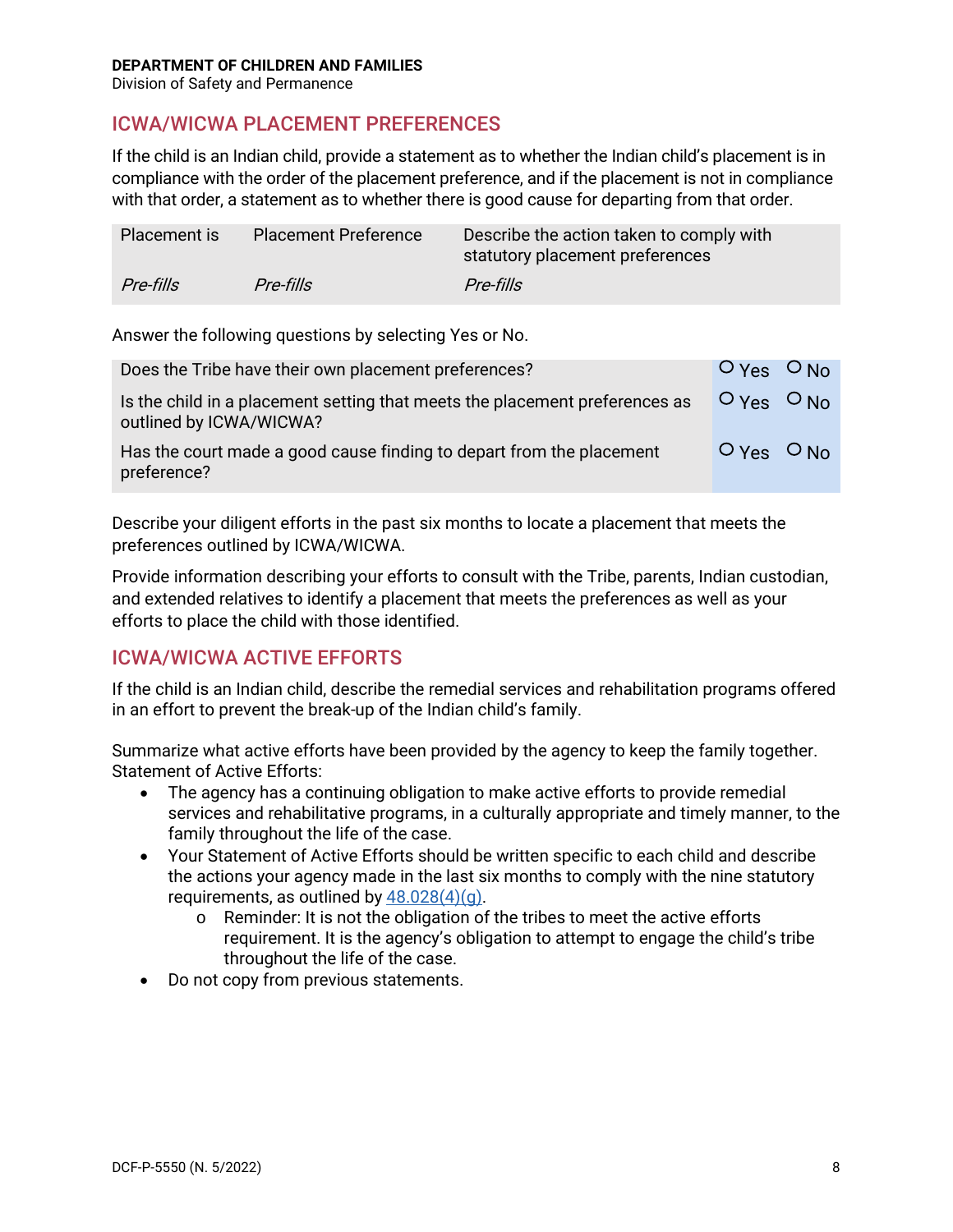Division of Safety and Permanence

Answer Yes or No as to whether your agency conducted each of the nine specific activities below. Describe the activities conducted or explain why the activity was not conducted.

| Representatives designated by the Indian child's tribe with substantial<br>knowledge of prevailing social and cultural standards and child-rearing<br>practice within the tribal community were requested to evaluate the<br>circumstances of the Indian child's family and to assist in developing a case<br>plan that uses resources of the tribe and Indian community, including<br>traditional and customary support, actions, and services. | $\bigcirc$ Yes | $O$ No          |
|--------------------------------------------------------------------------------------------------------------------------------------------------------------------------------------------------------------------------------------------------------------------------------------------------------------------------------------------------------------------------------------------------------------------------------------------------|----------------|-----------------|
| Describe activities or explain why not conducted:                                                                                                                                                                                                                                                                                                                                                                                                |                |                 |
| A comprehensive assessment of the situation of the Indian child's family was OYes<br>completed, including a determination of the likelihood of protecting the<br>child's health, safety, and welfare effectively in the child's home.                                                                                                                                                                                                            |                | $O$ No          |
| Describe activities or explain why not conducted:                                                                                                                                                                                                                                                                                                                                                                                                |                |                 |
| Representatives of the Indian child's tribe were identified, notified, and invited $\overline{O}$ Yes<br>to participate in all aspects of the proceedings at the earliest possible point<br>and their advice was actively solicited throughout the proceedings.                                                                                                                                                                                  |                | $O$ No          |
| Describe activities or explain why not conducted:                                                                                                                                                                                                                                                                                                                                                                                                |                |                 |
| Extended family members of the Indian child, including extended family<br>members who were identified by the Indian child's tribe or parents, were<br>notified and consulted with to identify and provide family structure and<br>support for the Indian child, to assure cultural connections, and to serve as<br>placement resources.<br>Describe activities or explain why not conducted:                                                     | $O$ Yes        | ONO             |
|                                                                                                                                                                                                                                                                                                                                                                                                                                                  |                |                 |
| Arrangements were made to provide natural and unsupervised family<br>interaction in the most natural setting that can ensure the Indian child's<br>safety, as appropriate to the goals of the permanency plan, including<br>arrangements for transportation and other assistance to enable family<br>members to participate in that interaction.                                                                                                 | $O$ Yes        | $O_{\text{No}}$ |
| Describe activities or explain why not conducted:                                                                                                                                                                                                                                                                                                                                                                                                |                |                 |
| All available family preservation strategies were offered or employed and the $\overline{O}$ Yes<br>involvement of the Indian child's tribe was requested to identify those<br>strategies and to ensure they are culturally appropriate to the tribe.<br>Describe activities or explain why not conducted:                                                                                                                                       |                | $O$ No          |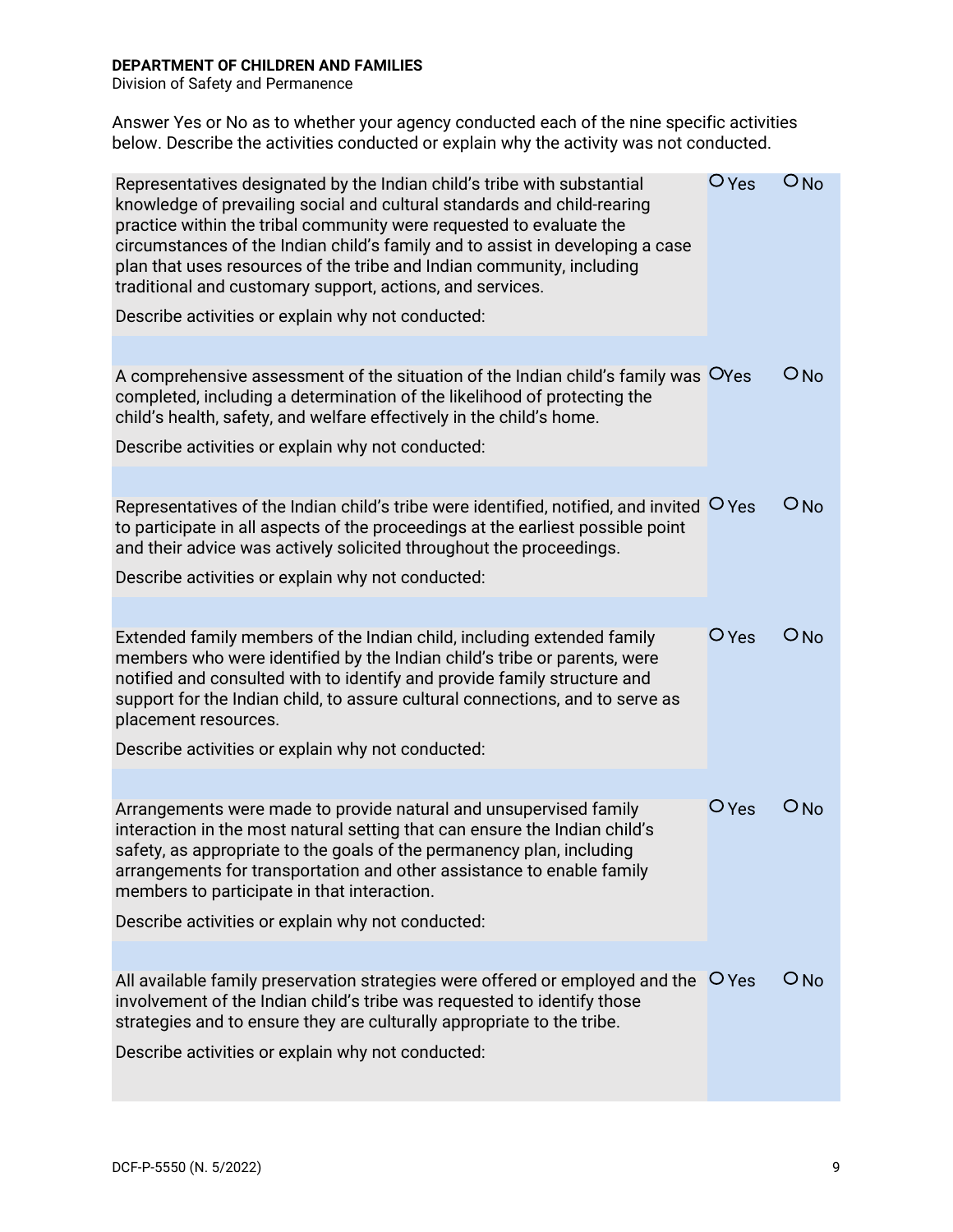Division of Safety and Permanence

| Community resources offering housing, financial, and transportation<br>assistance and in-home support services, in-home intensive treatment<br>services, community support services, and specialized services for members<br>of the Indian child's family with special needs were identified, information<br>about those resources was provided to the family, and the family was actively<br>assisted or offered active assistance in accessing those resources. | $O$ Yes                     | O No      |
|-------------------------------------------------------------------------------------------------------------------------------------------------------------------------------------------------------------------------------------------------------------------------------------------------------------------------------------------------------------------------------------------------------------------------------------------------------------------|-----------------------------|-----------|
| Describe activities or explain why not conducted:                                                                                                                                                                                                                                                                                                                                                                                                                 |                             |           |
|                                                                                                                                                                                                                                                                                                                                                                                                                                                                   |                             |           |
| Monitoring of client progress and client participation in services was<br>provided.                                                                                                                                                                                                                                                                                                                                                                               | $O$ Yes                     | $O$ No    |
| Describe activities or explain why not conducted:                                                                                                                                                                                                                                                                                                                                                                                                                 |                             |           |
|                                                                                                                                                                                                                                                                                                                                                                                                                                                                   |                             |           |
| A consideration of alternative ways of addressing the needs of the Indian<br>child's family was provided, if services did not exist or if existing services<br>were not available to the family.                                                                                                                                                                                                                                                                  | $\overline{\mathsf{V}}$ Yes | $\cup$ No |
| Describe activities or explain why not conducted:                                                                                                                                                                                                                                                                                                                                                                                                                 |                             |           |
|                                                                                                                                                                                                                                                                                                                                                                                                                                                                   |                             |           |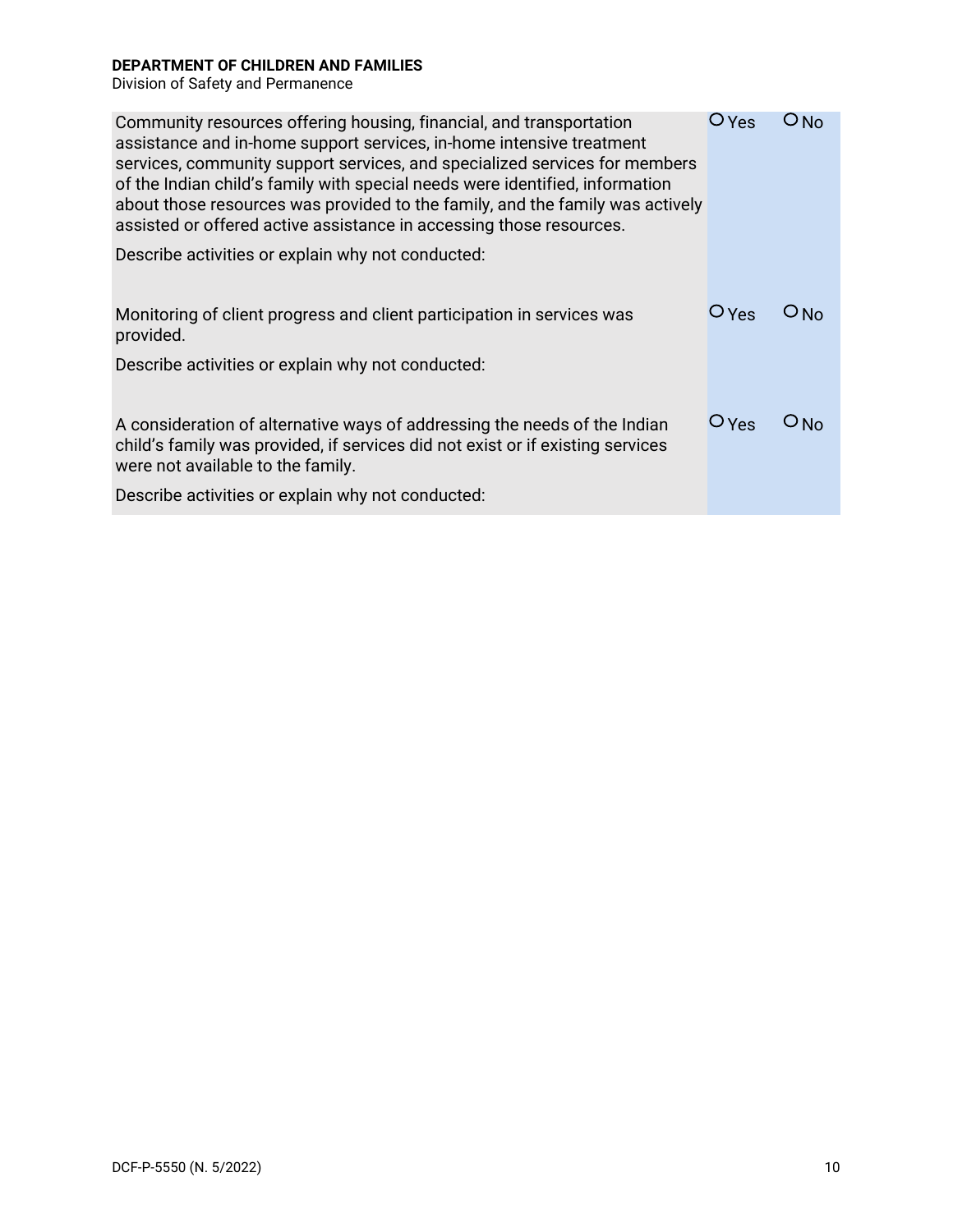Division of Safety and Permanence

## <span id="page-11-0"></span>CHILD'S WELL-BEING

### <span id="page-11-1"></span>GO TO

Click each hyperlink to jump to its' respective section below.

| Child | Health  | Medication Health Care | Immunization Education Family |             | <b>IL Services</b> |
|-------|---------|------------------------|-------------------------------|-------------|--------------------|
|       | Summary | <b>Providers</b>       |                               | Interaction |                    |
|       |         |                        |                               | Plan        |                    |

### <span id="page-11-2"></span>CHILD

Identify and describe the court ordered conditions, the actions taken and the services offered or provided by the agency in the previous six months and those to be provided in the next six months to make reasonable efforts, or active efforts in the case of an Indian child, to achieve the goal(s) of the Case/Permanency Plan, including services that were recommended or considered but were not available.

Describe the child's general functioning:

- The goal of this section is to paint a picture of how the child functions on a daily basis and provide a clear understanding of the child's vulnerability. Be concise as this should reflect the 6 months since the last permanency plan. Be sure to check tenses to reflect what is currently happening and what has happened in the past.
- Include demographic information, well-being information, educational updates, any mental health/AODA concerns, social functioning information, placement stability information, etc.
- Include relevant dates using the actual date or in month/year format.

### <span id="page-11-3"></span>CHILD CONDITIONS & SERVICES

Click the "insert" hyperlink to enter child services and conditions.

### **Condition:**

The court-ordered or proposed conditions of return/supervision should be reflected here. The conditions should read exactly as it is written in the most recent dispositional order.

#### **Service Category:**

Select the appropriate service category for the service being entered. This service should be directly related to the indicated condition and the impending danger threat the condition addresses.

#### **Specifically Explain Service:**

Explain what the service is and how it will address the condition and impending danger threat.

#### **Responsible Person/Provider:**

Select the appropriate radio button for the provider providing the service, then click the "Select" hyperlink to search for the provider or person responsible for providing the selected service. If the provider is a placement provider, use the "Provider" option. Select "Medical/Mental Health Provider" if the provider is a medical or mental health professional (doctors, counselors, etc.). If the responsible person is the parent themselves or any other participant in the case (attorneys, relatives, etc.), select "Case Part./Collateral". You may need to create a provider if the provider is not already in the eWiSACWIS system.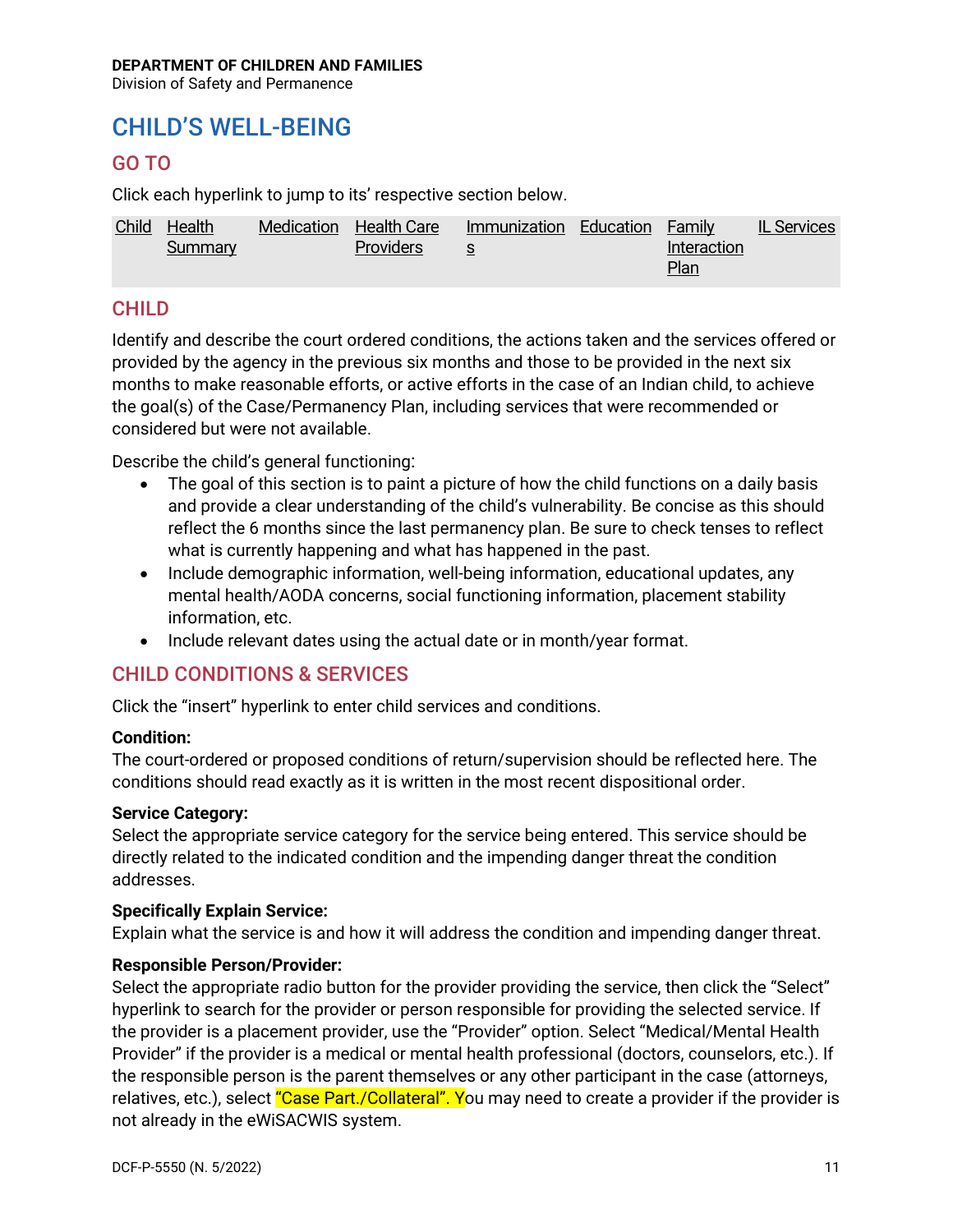Division of Safety and Permanence

#### **Frequency/Duration:**

Enter the frequency/duration of the service (example: two days per month) and the date the service begins or is referred. Be sure to note if the client is on a waiting list or in a hold status. If there is a targeted end date for the service or the end date is known, indicate that in the respective box.

#### **Status of Service:**

Indicate the status of the service by selecting the appropriate status in the Status of Service drop down.

### <span id="page-12-0"></span>CHILD'S HEALTH SUMMARY

Click the 'Modify' hyperlink to open Person Management and edit the child's health information.

- $\Box$ Child has chronic physical, mental or emotional needs.
- $\Box$ Child has had a hospitalization, surgery, emergency medical need, or significant illness in the last six months?

### <span id="page-12-1"></span>MEDICATION

Is the child prescribed medication? Answer Pre-fills from Person Management page.

Click the 'Modify' hyperlink to enter/edit the child's medication information below. The medication information entered in Person Management will pre-fill here.

| Name of<br>Medication |           |           | Dosage/Frequency Psychotropic Reason Medication Length<br>is Prescribed | Prescribed | Physician /<br><b>Address</b> |
|-----------------------|-----------|-----------|-------------------------------------------------------------------------|------------|-------------------------------|
| Pre-fills             | Pre-fills | Pre-fills | Pre-fills                                                               | Pre-fills  | Pre-fills                     |
| Pre-fills             | Pre-fills | Pre-fills | Pre-fills                                                               | Pre-fills  | Pre-fills                     |

### <span id="page-12-2"></span>CURRENT HEALTH CARE PROVIDERS

This information *pre-fills* from the Person Management page. Click the 'Modify' hyperlink to enter/edit the child's health care provider information below.

| Physician:                     | Pre-fills |
|--------------------------------|-----------|
| Address:                       | Pre-fills |
| Telephone:                     | Pre-fills |
| Date of last exam:             | Pre-fills |
| Dentist:                       | Pre-fills |
| Address:                       | Pre-fills |
| Telephone:                     | Pre-fills |
| Date of last exam:             | Pre-fills |
| <b>Mental Health Provider:</b> | Pre-fills |
| Address:                       | Pre-fills |
| Telephone:                     | Pre-fills |
| Date of last exam:             | Pre-fills |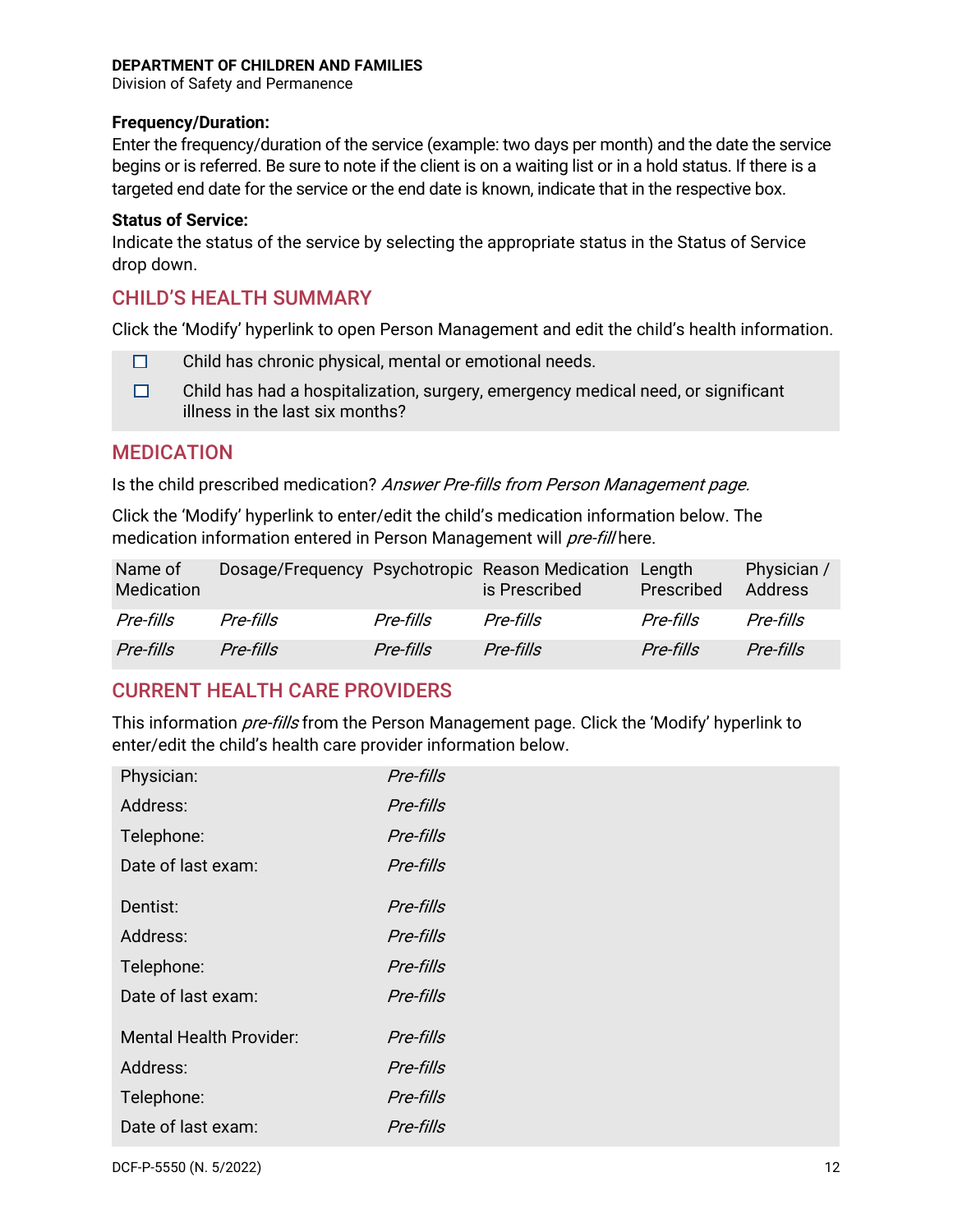Division of Safety and Permanence

### <span id="page-13-0"></span>IMMUNIZATIONS

The information in this section *pre-fills* from the Person Management page. Click the 'Modify' hyperlink to enter/edit the child's immunization information. Use the hyperlink for the WIR registry to determine if up to date. Update with current date when confirmed up to date.

| Child's immunizations are up-to-date:                  | Pre-fills |
|--------------------------------------------------------|-----------|
| If "No" describe why immunizations are not up-to-date. |           |

Use this narrative to explain why the child's immunizations are not up-to-date.

| Parents prefer that the child not be<br>vaccinated. | Pre-fills |
|-----------------------------------------------------|-----------|
| Comments:                                           |           |

Use this narrative to explain the parents' vaccination preferences for the child.

| A request for the child's immunization was<br>made to on | Pre-fills            |
|----------------------------------------------------------|----------------------|
| <b>Immunization</b>                                      | Date(s) Administered |
| Pneumococcal conjugate vaccine (PCV)                     | Pre-fills            |
| Influenza                                                | Pre-fills            |

#### Educational Summary

Click the 'Modify' hyperlink to enter/edit the child's educational information below. The educational summary information entered in Person Management will pre-fill here.

 $O$  Yes  $O$  No  $O$  N/A Is the most recent grade report attached?

Child is in early intervention program.

Child is in day treatment.

Narrative pre-fills

Provide name and address of current school or special education providers. Pre-fills

Describe current academic performance. Include grade level, special achievements and current educational difficulties. Indicate the date and source of your information.

Narrative pre-fills

Current or most recent grade level: *Pre-fills* Is this the grade level where the child should be (do not include a child who voluntarily begins kindergarten at age 6)? Pre-fills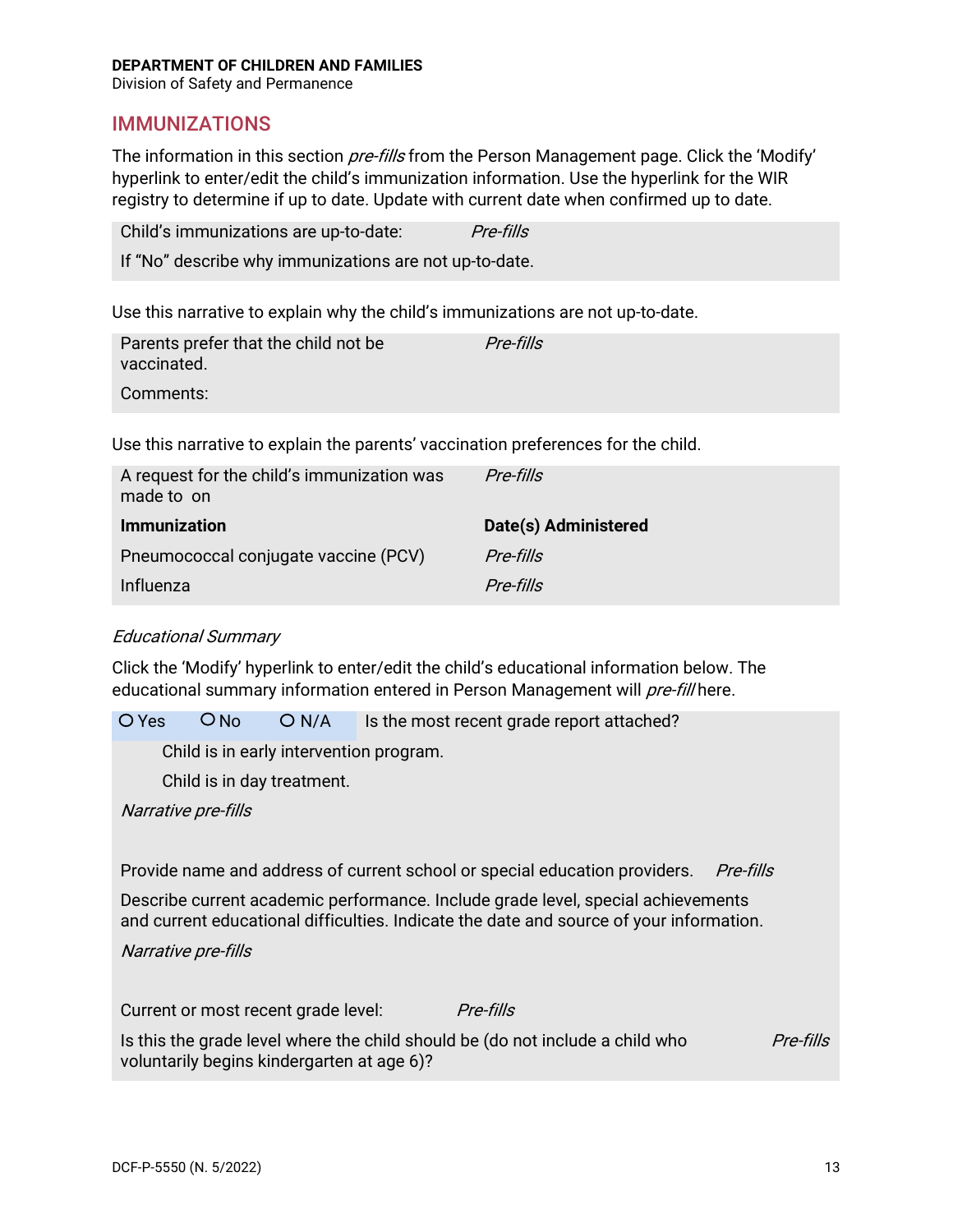Division of Safety and Permanence

### <span id="page-14-0"></span>VISITATION/FAMILY INTERACTION PLAN

Click the appropriate radio button to indicate whether there is an eWiSACWIS Family Interaction Plan or a Non-eWiSACWIS Family interaction Plan. Click the "Create Family Interaction Plan" or "View Family Interaction Plan" hyperlink to create a new or view the current family interaction plan. The information from the approved family interaction plan will pre-fill below.

| O eWiSACWIS Family Interaction Plan     | O Non-eWiSACWIS Family Interaction Plan |                             |  |
|-----------------------------------------|-----------------------------------------|-----------------------------|--|
| Describe family interaction plan.       |                                         |                             |  |
|                                         |                                         |                             |  |
| Parent/Caregiver 1:                     | Pre-fills                               |                             |  |
| Minimum Level Required:                 | Pre-fills                               | Frequency: <i>Pre-fills</i> |  |
| Supervised By:                          | Pre-fills                               |                             |  |
| Least Restrictive Location Permissible: | Pre-fills                               |                             |  |
|                                         |                                         |                             |  |
| Parent/Caregiver 2:                     | Pre-fills                               |                             |  |
| Minimum Level Required:                 | Pre-fills                               | Frequency: <i>Pre-fills</i> |  |
| Supervised By:                          | Pre-fills                               |                             |  |
| Least Restrictive Location Permissible: | Pre-fills                               |                             |  |
|                                         |                                         |                             |  |

When siblings are not seeing each other as part of the family interaction plan, a sibling interaction plan is necessary. Describe how, when and at what frequency sibling interactions will occur.

Narrative pre-fills

### <span id="page-14-1"></span>INDEPENDENT LIVING (IL) SERVICES

Click the 'Maintain IL Services' hyperlink to maintain Independent Living services for the eligible youth. See the [Independent Living Content Guides](https://dcf.wisconsin.gov/files/ewisacwis-knowledge-web/quick-reference-guides/planning/independent-living.pdf) on the [Knowledge Web](https://dcf.wisconsin.gov/knowledgeweb/training/ewisacwis-user-guides/case-work) for more information on how to complete.

A youth is eligible for Independent Living Services when in Out-of-Home care of six months after age 14. Select the appropriate radio buttons below.

|         |                 | Youth is: $\bigcirc$ Eligible $\bigcirc$ Not Eligible | Date youth became eligible for<br>Independent Living Services:                                                                              | Pre-fills |
|---------|-----------------|-------------------------------------------------------|---------------------------------------------------------------------------------------------------------------------------------------------|-----------|
| $O$ Yes | ON <sub>0</sub> |                                                       | Did the youth receive the Handbook for Youth in Foster Care which<br>describes the rights listed in $\S$ 48.38(4)(h)7 / $\S$ 938.38(4)(h)7? |           |
|         |                 | Date received:                                        | Enter date                                                                                                                                  |           |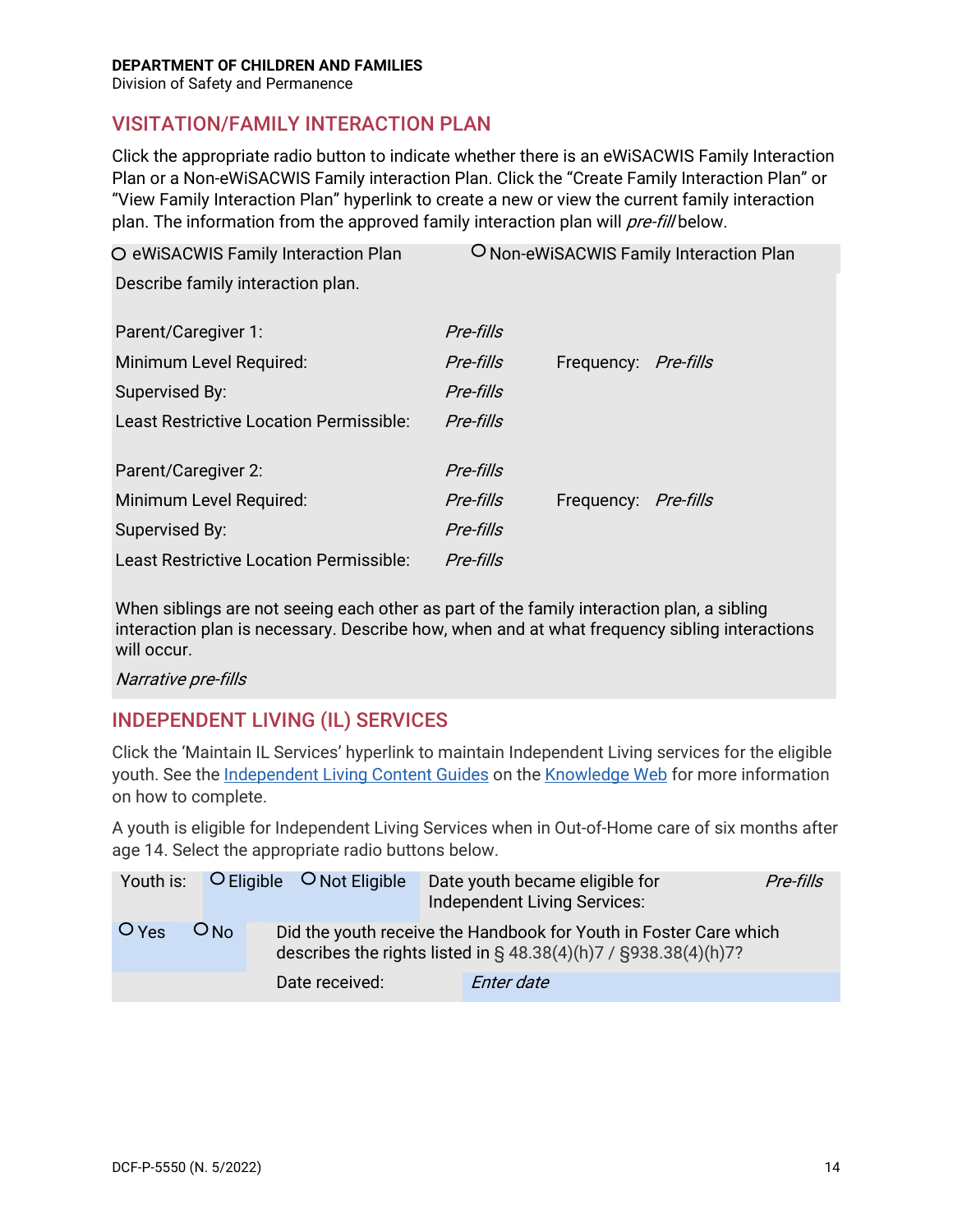Division of Safety and Permanence

## <span id="page-15-0"></span>INDEPENDENT LIVING TRANSITION TO DISCHARGE

This group box will only display once the youth has reached 17 ½ years old. This information pre-fills from the Independent Living page and can be updated by clicking on the 'Transition to Discharge' hyperlink. See th[e Independent Living Content Guides](https://dcf.wisconsin.gov/files/ewisacwis-knowledge-web/quick-reference-guides/planning/independent-living.pdf) on the [Knowledge Web](https://dcf.wisconsin.gov/knowledgeweb/training/ewisacwis-user-guides/case-work) for more information on how to complete.

| <b>Eligibility for Extension of Out-of-Home Care</b>                                                                    |                          |                                            |           |
|-------------------------------------------------------------------------------------------------------------------------|--------------------------|--------------------------------------------|-----------|
| Does the youth have an IEP?                                                                                             | Pre-fills                |                                            |           |
| Is the youth expected to graduate<br>before age 19?                                                                     | Pre-fills                |                                            |           |
| Will the youth be a full-time student at a secondary school or its vocational or<br>technical equivalent after age 18?: |                          |                                            | Pre-fills |
| The youth IS/IS NOT eligible to continue care up to graduation or age 21<br>whichever occurs first.                     |                          |                                            |           |
| <b>Youth Decision</b>                                                                                                   |                          |                                            |           |
| The youth has been made aware of options for remaining Date: Pre-fills<br>in care: Pre-fills                            |                          |                                            |           |
| The youth chooses to: Pre-fills                                                                                         |                          |                                            |           |
| Anticipated Transition to Discharge Hearing Date: Pre-fills                                                             |                          |                                            |           |
| <b>Transition Planning</b>                                                                                              |                          |                                            |           |
|                                                                                                                         |                          |                                            |           |
| ILTD Plan Completed:                                                                                                    |                          | ILTD Plan Updated: Pre-fills               |           |
| Date of Youth's Anticipated Discharge: Pre-fills                                                                        |                          | Anticipated Age at Discharge:<br>Pre-fills |           |
| Desired method of contact following discharge: Pre-fills                                                                |                          |                                            |           |
| <b>Housing</b>                                                                                                          |                          |                                            |           |
| Goal: Safe and secure living environment upon leaving<br>care.                                                          |                          |                                            |           |
| Anticipated location youth will transition to: Pre-fills                                                                |                          |                                            |           |
| Address Youth Will Transition To: Pre-fills                                                                             |                          |                                            |           |
| Housing Resource: Pre-fills                                                                                             | fills                    | Telephone Number at Housing Resource: Pre- |           |
| Description of Activities to Achieve Goal:                                                                              |                          |                                            |           |
| Pre-fills                                                                                                               |                          |                                            |           |
| Name - Helper: Pre-fills                                                                                                |                          |                                            |           |
| Date to be completed: Pre-fills                                                                                         | Goal Achieved: Pre-fills | Date Goal Achieved: Pre-fills              |           |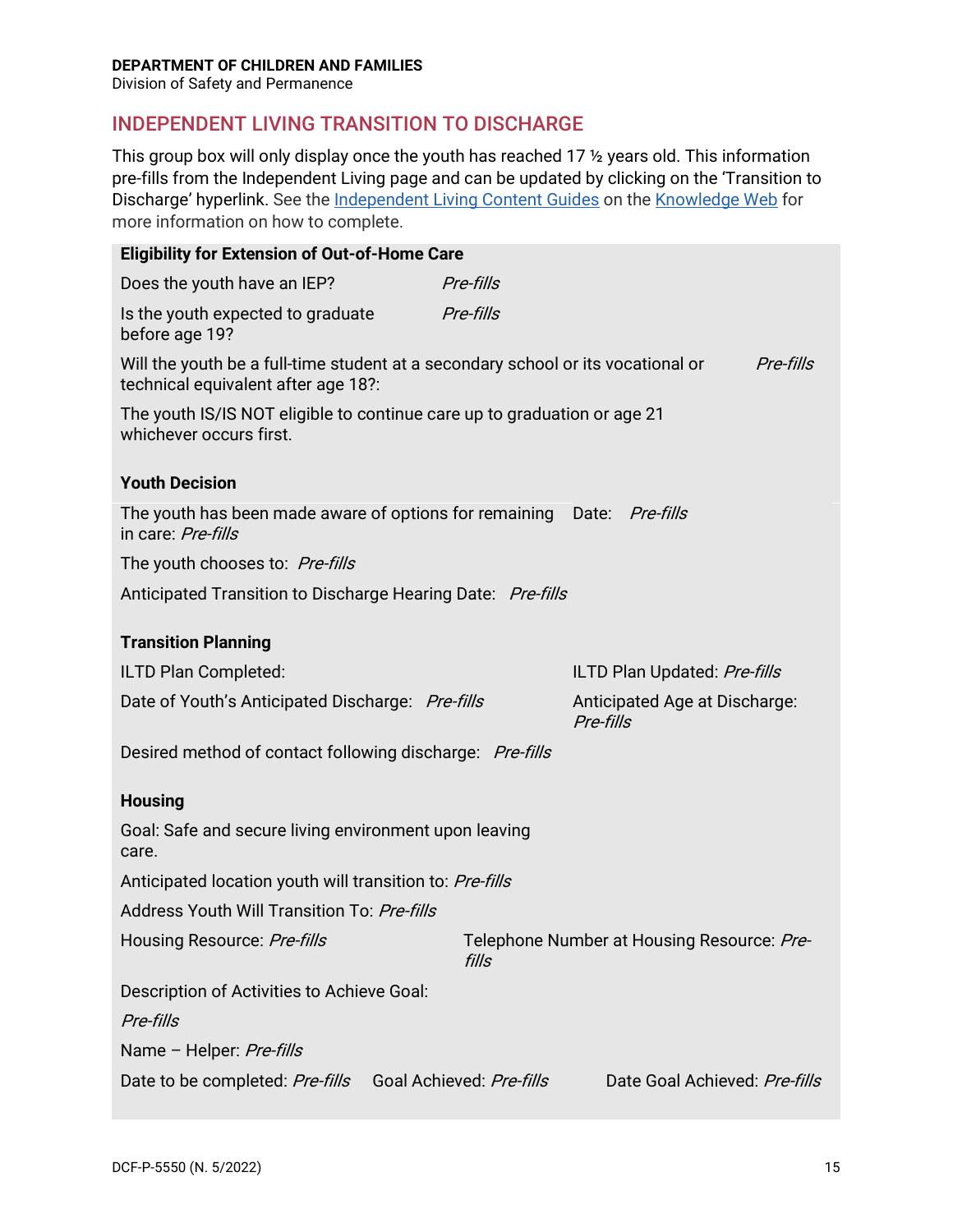Division of Safety and Permanence

### **Health**

Goal 1: Obtainment of private insurance or Badger Care Plus (Youth Exiting Out-of-Home

Description of Activities to Achieve Goal:

Pre-fills

Name – Helper: Pre-fills

Date to be completed: Pre-fills Goal Achieved: Pre-fills Date Goal Achieved: Pre-fills

### **Education (secondary / post-secondary)**

Goal 1: Completion of high school (GED / HSED).

Description of Activities to Achieve Goal:

Pre-fills

Name - Helper: Pre-fills

Date to be completed: Pre-fills Goal Achieved: Pre-fills Date Goal Achieved: Pre-fills

### **Mentors and / or Other Supportive Adults Identified**

Goal: Explore and identify opportunities for mentoring and adult support after leaving foster care. Identify at least three individuals.

Pre-fills

Name – Helper: Pre-fills

Date to be completed: Pre-fills Goal Achieved: Pre-fills Date Goal Achieved: Pre-fills

Supportive adults, other than helping professionals, who are available and willing work with the youth as he / she transitions toward and through his / her discharge to self-sufficiency and beyond.

| Name      | Relationship | <b>Contact Information</b> |
|-----------|--------------|----------------------------|
| Pre-fills | Pre-fills    | <i>Pre-fills</i>           |

#### **Opportunities for Continuing Support Services**

Goal: Explore and identify continued supports available through agency IL program.

Description of Activities to Achieve Goal:

Pre-fills

Name - Helper: Pre-fills

Date to be completed: Pre-fills Goal Achieved: Pre-fills Date Goal Achieved: Pre-fills

#### **Income**

Goal: Source of income identified and obtained.

Description of Activities to Achieve Goal:

Pre-fills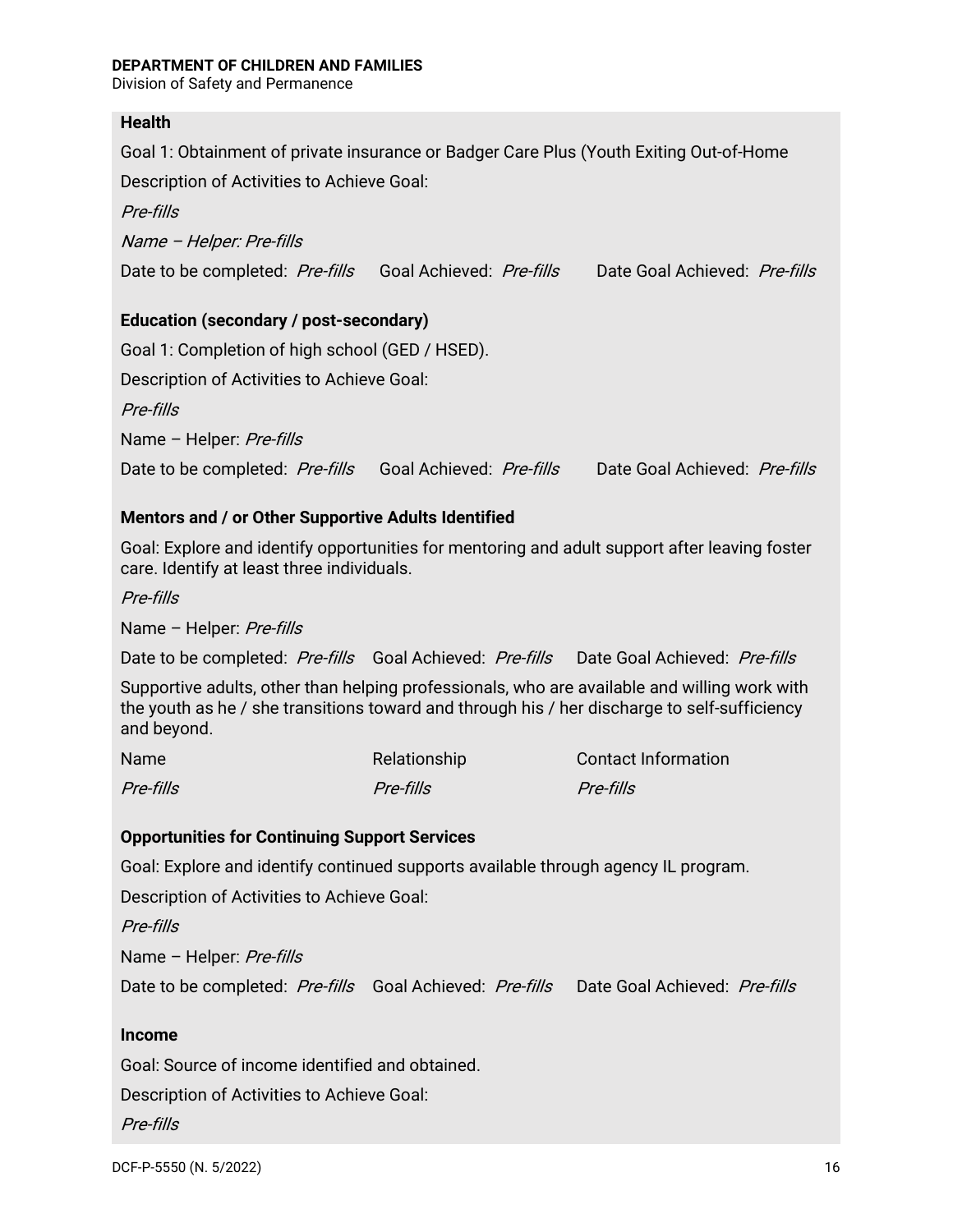Division of Safety and Permanence

Name - Helper: Pre-fills

Date to be completed: Pre-fills Goal Achieved: Pre-fills Date Goal Achieved: Pre-fills Indicate youth's source income at discharge from Out-of-Home Care (OHC): Pre-fills

#### **Employment Services and Workforce Support**

Goal: Youth has employment or is connected to employment services and supports.

Description of Activities to Achieve Goal:

Pre-fills

Name - Helper: Pre-fills

Date to be completed: Pre-fills Goal Achieved: Pre-fills Date Goal Achieved: Pre-fills

#### **Essential Documents Secured and Provided to Youth**

Goal: Youth receives all the documents needed for successful transition to independence prior to the transition date.

| $\Box$ Annual Credit<br>Report           | $\Box$ Education Records                           | $\Box$ Medical Records               | $\Box$ Selective Service<br>Card       |
|------------------------------------------|----------------------------------------------------|--------------------------------------|----------------------------------------|
| $\Box$ Birth Certificate                 | $\Box$ Employment<br>Information                   | $\Box$ NYTD Information              | $\Box$ Social Security<br>Card         |
| Card                                     | $\Box$ Change of Address $\Box$ Immigration Papers | $\Box$ Parent's Death<br>Certificate | $\square$ State ID/Driver's<br>License |
| $\Box$ Copy of ILTD Plan                 | $\Box$ Medical Card                                | $\Box$ Placement History             | $\Box$ Tribal Registration             |
| $\Box$ Copy of<br><b>Permanency Plan</b> |                                                    |                                      |                                        |

#### **Other Areas of Focus**

Goal: Youth's own identified needs and concerns.

Description of Activities to Achieve Goal:

Pre-fills

Name - Helper: Pre-fills

Date to be completed: Pre-fills Goal Achieved: Pre-fills Date Goal Achieved: Pre-fills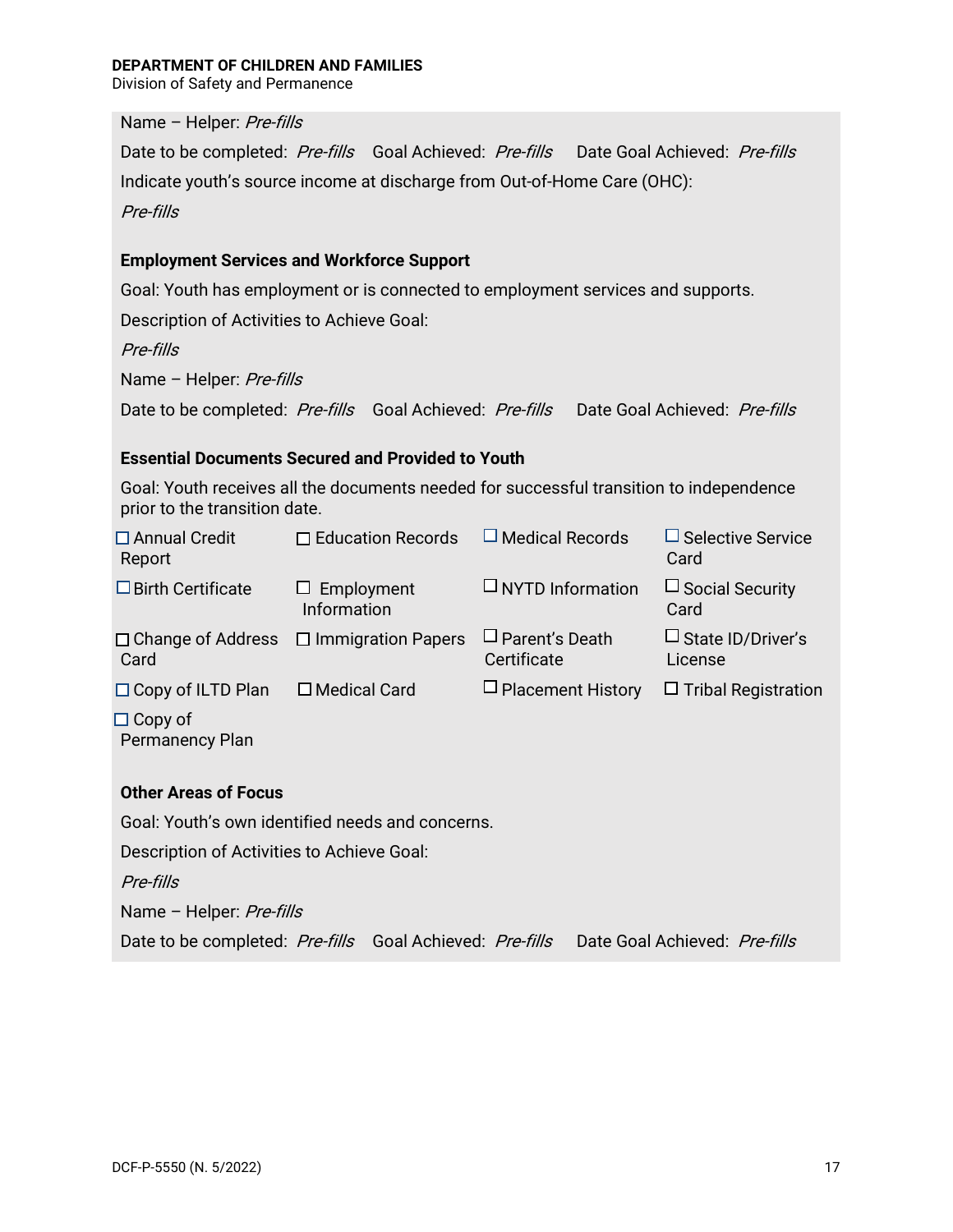Division of Safety and Permanence

## <span id="page-18-0"></span>PERMANENCY PLANNING

### <span id="page-18-1"></span>PARENTS/CAREGIVERS

For each parent/caregiver, describe how adult functioning (general functioning, daily life management, mental health functioning and substance use) impacts parenting practices (disciplinary approaches, nurturing, limit setting, protectiveness, provision of basic care, etc.). When a child is unsafe, determine how diminished parent/caregiver protective capacities impact impending danger threats (foreseeable danger) to safety.

- The goal of this section is to paint a picture of how the parent(s) function on a daily basis and provides a clear understanding of parenting techniques/discipline and enhanced/diminished parental protective capacities as related to the identified impending danger threat(s). Be concise as this should reflect the 6 months since the last permanency plan report. Be sure to check tenses to reflect what is currently happening and what has passed.
- Include demographic information, well-being information, educational updates, any mental health/AODA concerns, social functioning information, placement stability information, etc.

### Parents/Caregivers Goals & Services

### <span id="page-18-2"></span>CONDITIONS & SERVICES

Insert the appropriate parent/caregiver with each condition that is entered by clicking the "insert" hyper link and select the appropriate individual from the displayed list. Select the appropriate radio button to indicate if the condition is proposed or court ordered.

#### **Condition:**

The court-ordered or proposed conditions of return/supervision should be reflected here. The conditions should read exactly as it is written in the most recent dispositional order.

#### **Service Category:**

Select the appropriate service category for the service being entered. This service should be directly related to the indicated condition and the impending danger threat the condition addresses.

#### **Specifically Explain Service:**

Explain what the service is and how it will address the condition and impending danger threat.

#### **Responsible Person/Provider:**

Select the appropriate radio button for the provider providing the service, then click the "Select" hyperlink to search for the provider. You may need to create a provider if the provider is not already in the eWiSACWIS system.

#### **Frequency/Duration:**

Enter the frequency/duration of the service (example: two days per month) and the date the service begins or is referred. Be sure to note if the client is on a waiting list or in a hold status. If there is a targeted end date for the service or the end date is known, indicate that in the respective box.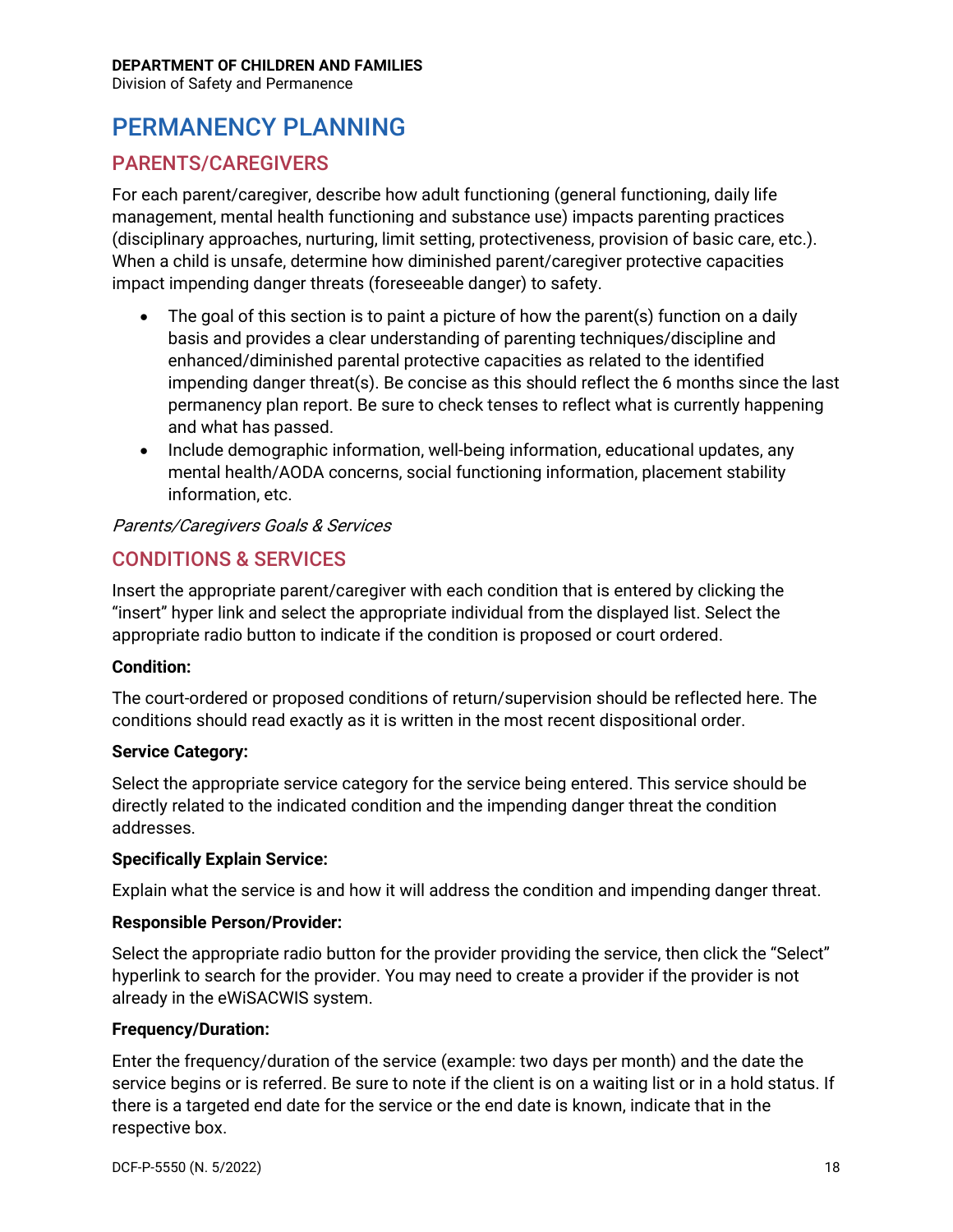Division of Safety and Permanence

#### **Status of Service:**

Indicate the status of the service by selecting the appropriate status in the Status of Service drop down.

Repeat this process for each proposed and/or court-ordered condition for both parents.

#### Determination of Appropriateness for Concurrent Planning

Review each of the 14 circumstances listed and select the appropriate response (yes or no) based on the parents' history. If a factor is indicated (marked yes), a concurrent goal needs to be included. **Note**: When the permanency plan prints out, readers will only see the factors that were indicated as "yes".

| O Yes<br>$\Omega$ No          | The child has been the victim of more than one form of abuse.                                                                                                                                                                                   |
|-------------------------------|-------------------------------------------------------------------------------------------------------------------------------------------------------------------------------------------------------------------------------------------------|
| $\bigcirc$ Yes<br>$O$ No      | There have been 3 or more CPS interventions for serious separate incidents,<br>indicating a chronic pattern of abuse or severe neglect or there is a pattern of<br>intergenerational abuse with a lack of historical change in family dynamics. |
| O Yes O No                    | A parent has a history of substance abuse or is chemically dependent and/or<br>has a history of treatment failures or the child was drug-exposed at the time<br>of birth.                                                                       |
| O Yes O No                    | The child has been abandoned with friends, relatives, out-of-home care<br>providers, hospital, or after being placed in care, parents do not visit on their<br>own accord. Parents disappear or appear rarely.                                  |
| O Yes O No                    | A parent is intellectually impaired or has shown significant deficits in care for<br>the child and has no support system of relatives able to share parenting.                                                                                  |
| O Yes O No                    | Parents or caretakers have a pattern of at least one year of documented<br>history of domestic violence between caretakers and they refuse to separate.                                                                                         |
| OYes ONo                      | A parent's rights to another child have been involuntarily terminated or the<br>apparent has asked to relinguish the child on more than one occasion.                                                                                           |
| $\bigcirc$ No<br>$\Omega$ Yes | A parent has significant, protracted, and untreated mental health issues.                                                                                                                                                                       |
| $O$ Yes<br>$O$ No             | The child or siblings have been placed in out0of-home care or with relatives<br>for periods of over six months duration or have had repeated placements<br>with CPS intervention and previous attempts at reunification have failed.            |
| O Yes O No                    | A parent's only visible support system is a drug culture, with no significant<br>effort to change over time.                                                                                                                                    |
| ONO<br>O <sup>Yes</sup>       | A parent has repeatedly and with premeditation harmed a child or the child<br>experienced extreme physical or sexual abuse by a parent or the parent has<br>allowed someone else to abuse the child.                                            |
| $O$ Yes $O$ No                | A parent has previously killed or seriously harmed another child.                                                                                                                                                                               |

#### The agency's determination of whether to engage in concurrent planning indicates

Select the appropriate radio button based on the responses selected immediately above.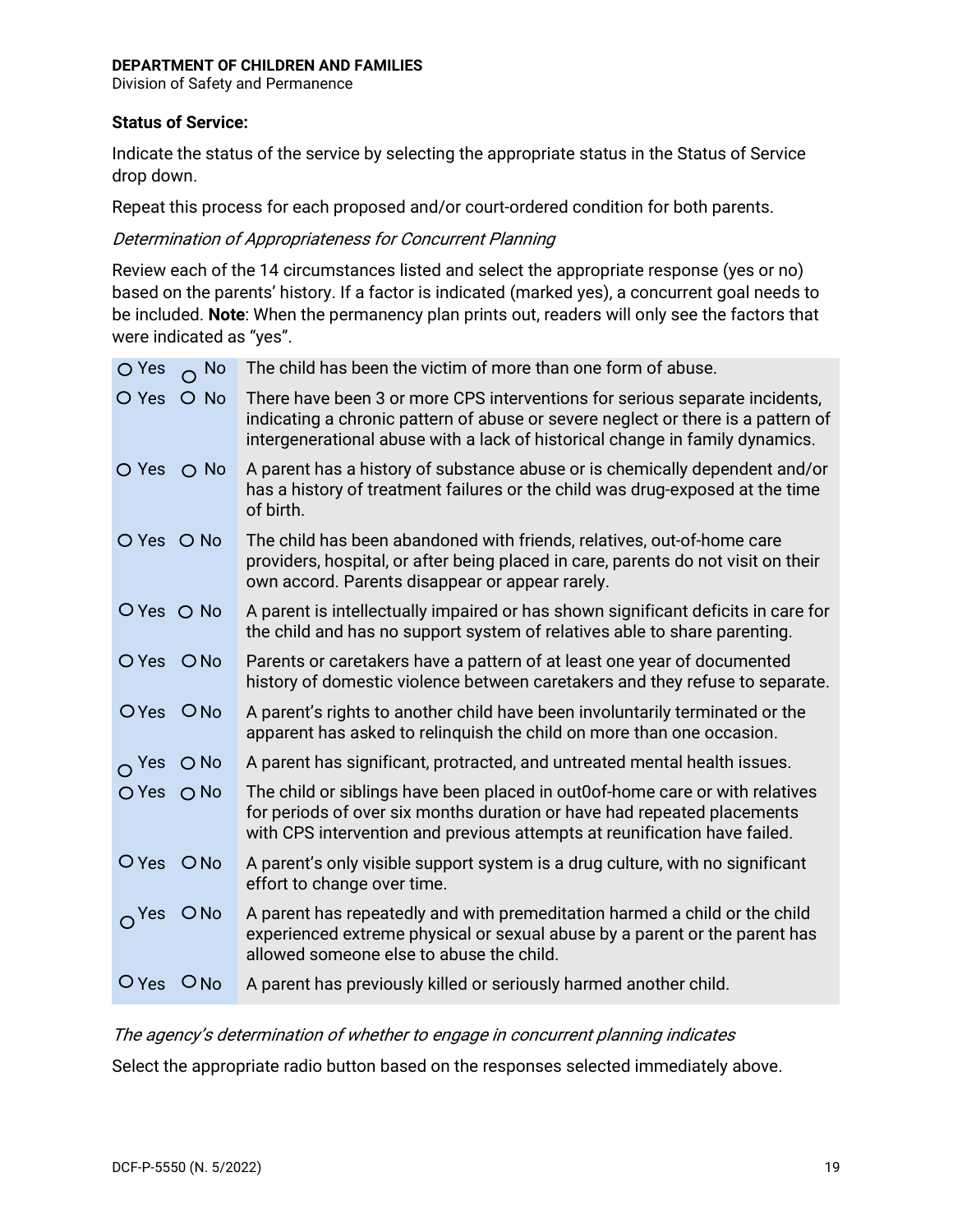Division of Safety and Permanence

If no circumstances exist but the agency would still like to engage in concurrent planning, please provide an explanation regarding why a concurrent goal is being pursued despite there not being any factors to indicate a concurrent goal is necessary. Example: A concurrent goal is requested because the parents are requesting guardianship with a relative occur as they are not ready nor do they expect to be ready to parent their child in the near future.

Despite the agency's determination to engage in concurrent planning, has the court determined that having a concurrent permanency goal is not appropriate?

If the court determined that a concurrent goal was not appropriate in a previous hearing you will be prompted to provide a date of that hearing.

**60 Day (Initial) Permanency Plans:** the following section displays first when completing the initial permanency plan that is due 60 days after the start date of the child's placement in out-ofhome care.

### <span id="page-20-0"></span>PROPOSED PERMANENCE GOALS

Child's current permanence and if applicable concurrent goal of record:

Select the child's proposed permanence and, if applicable, concurrent permanence goal (based on your determinations and the appropriateness of concurrent planning filled out above) of record.

- A concurrent goal is required if any factors in the determination checklist in section were marked "yes".
- A concurrent goal can be added even if a factor was not determined on the checklist. If discussions have already occurred regarding concurrent planning a concurrent goal should be added.

Enter date Targeted date the permanence goal will be achieved:

Enter in the date that the agency aims for the permanence goal to be achieved by. Based on the identified safety concern, any barriers (e.g., lack of available services; waiting lists, etc.) should be taken into consideration when entering in the targeted date. **For example**, if a parent needs to demonstrate their ability to control their impulses by engaging in individual counseling, but there is a waiting list for counseling to begin, a targeted date of 6 months (next permanency plan review) may not be a realistic date for permanence to be achieved.

Proposed Permanence Goal: This will automatically prefill with the choice made in the section above.

Concurrent Goal: This will automatically pre-fill with the choice made in the section above.

**Subsequent Permanency Plans:** the following section displays first when completing all subsequent permanency plans. The first subsequent plan is due 6 months from the date of the due date of the initial permanency plan and every 6 months after.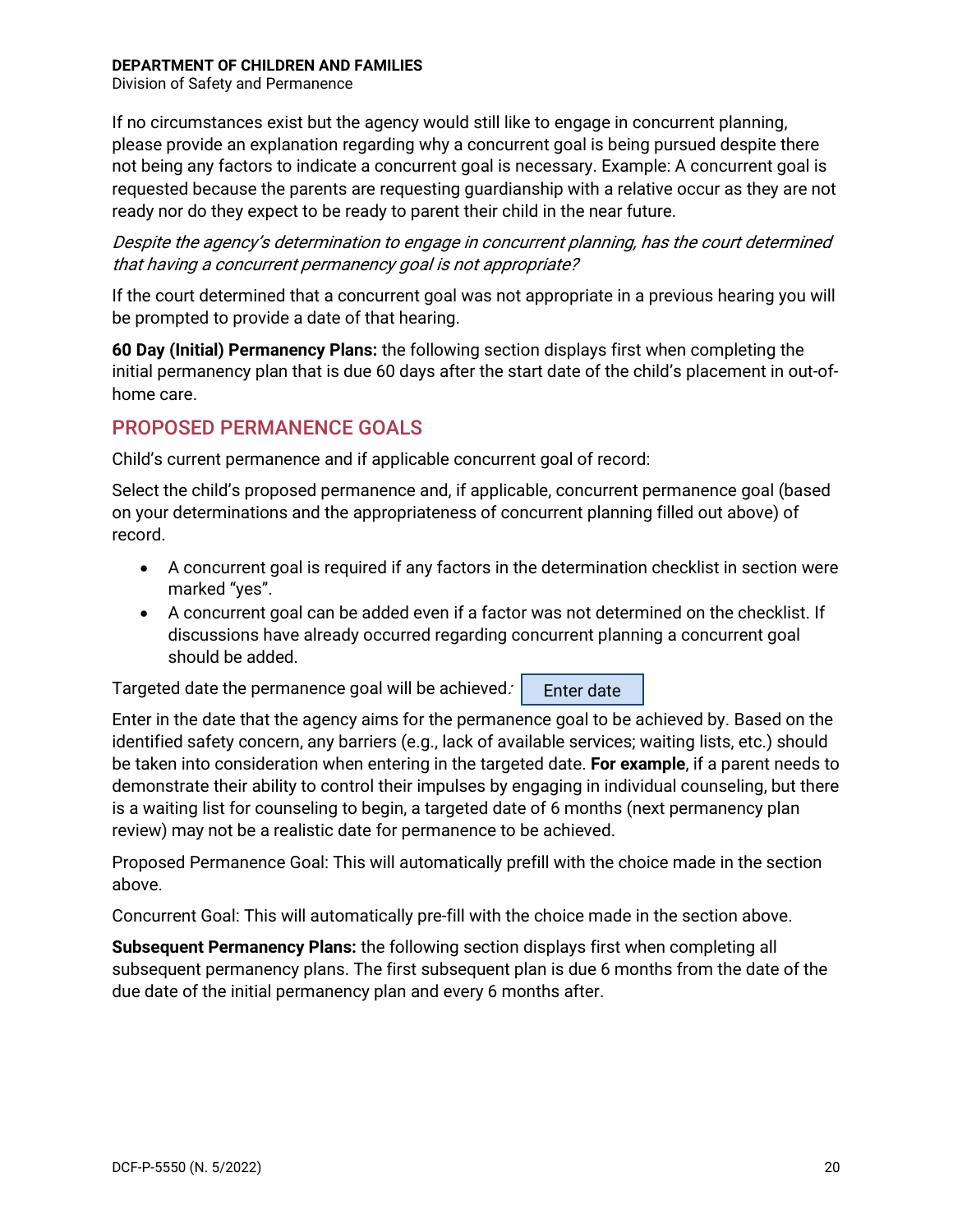Division of Safety and Permanence

### <span id="page-21-0"></span>CURRENT PERMANENCE GOAL OF RECORD

Child's current permanence and if applicable concurrent goal of record:

Select the child's current goal of record and, if applicable, concurrent permanence goal of record. The current goal be the same as the goal that is reflected in the most recent Permanency Plan Order. If there is not an existing order yet, this should be the proposed goal from the initial permanency plan.

Rationale for choosing this goal: (Displays for each goal selected)

Describe the reasons why the permanence goal was chosen. Include a description of the parents/caregivers' wishes. If the child/youth's age and developmental level are sufficient to consult regarding their wishes, include that information here. Describe what efforts have been made by the family (demonstrated behavioral changes) to enhance any diminished protective capacities associated with the identified impending danger threat(s). Be sure to include discussions related to the Adoption and Safe Families Act (ASFA) timelines. BE CONCISE!

Efforts made to achieve the goal, including preparation of the child for permanency and, if appropriate, through an out-of-state placement: (Displays for each goal selected)

Articulate what efforts have been made by the agency to connect the family to all necessary services to address the identified impending danger threat(s) and achieve the chosen goal. Provide specific details. Also describe the efforts to prepare the child for permanency. If the goal is something other than reunification, a description of efforts made with others to achieve the goal should be included.

Conditions to reunify safely: (Displays only when Reunification is selected)

This section should be consistent with what is noted in the last tab of the current Safety Assessment which askes what it would take to consider reunification under an in-home safety plan.

### <span id="page-21-1"></span>CONCURRENT GOAL

Concurrent Goal: This will automatically prefill with the choice made in the Permanency Goals section above. It is appropriate for this section to be blank on an initial permanency plan as the agency might not have determined that a concurrent goal would be appropriate at this stage in the case.

Rationale for choosing this goal: (Displays for each goal selected)

Describe the reasons the permanence goal was chosen and explain why it is in the child's best interest. Include a description of the wishes of the parents/caregivers and children. If the goal is Adoption or Guardianship, indicate whether the parent is in agreement with the goal. Describe what efforts have not been made by the family to enhance any diminished protective capacities associated with the identified impending danger threat(s).

Efforts made to achieve the goal, including preparation of the child for permanency and, if appropriate, through an out-of-state placement: (Displays for each goal selected)

Articulate what efforts have been made by the agency to connect the family to all necessary services to address the identified impending danger threat(s) and achieve the chosen goal. Provide specific details. Also describe the efforts to prepare the child for permanency. If the goal is something other than reunification, a description of efforts made with others to achieve the goal should be included.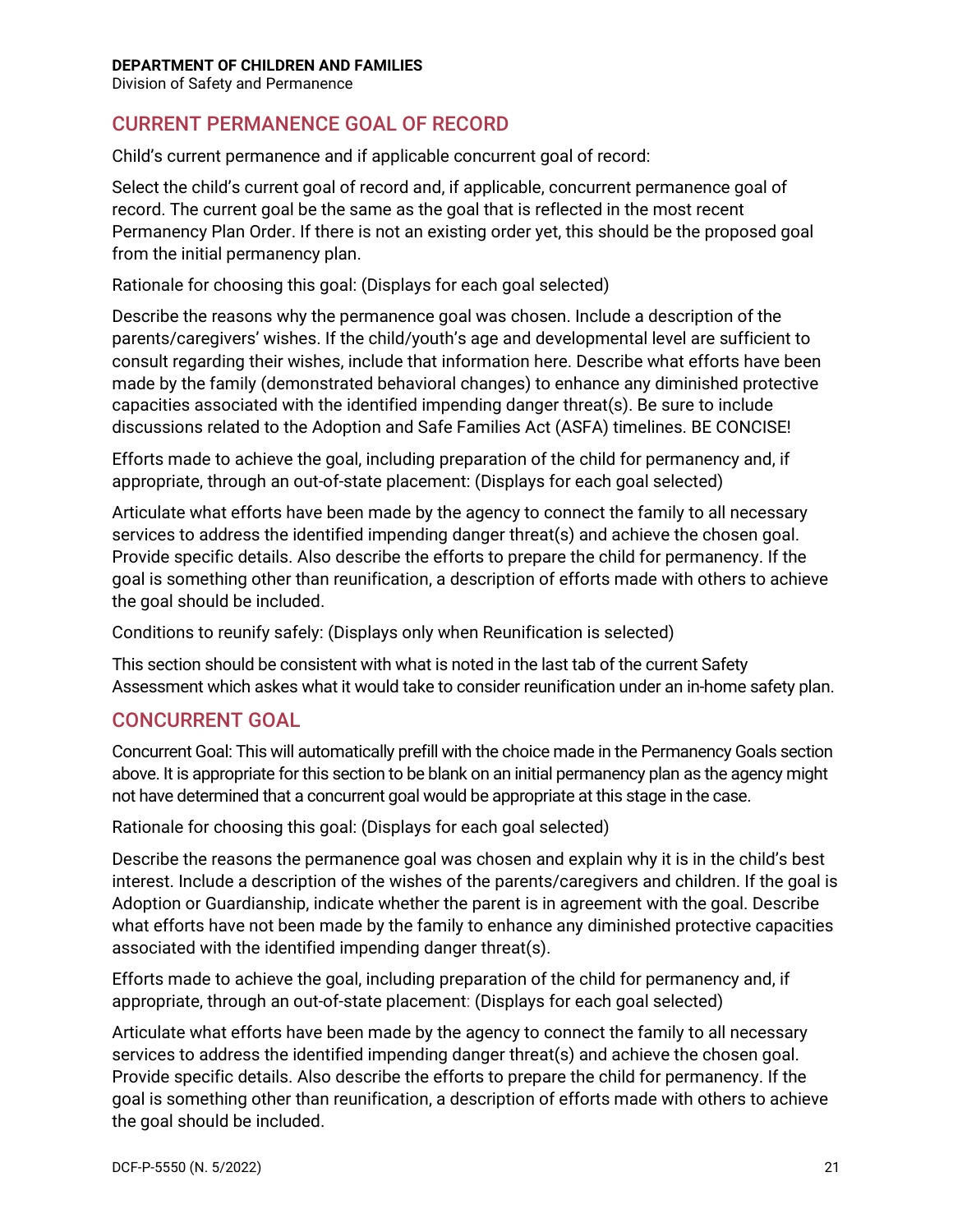Division of Safety and Permanence

If **Adoption** is chosen as one of the goals, the following Yes/No questions need to be answered:

- Has an Adoption Referral been made? Click the Create Adoption Referral hyperlink to open the Adoption Referral window and complete the information.
	- $\circ$  If 'Yes' is selected, the name of the Adoption Worker and the date the Adoption Worker was assigned will pre-fill.
- Child is placed with an adoptive resource?
- Adoptive resource needs to be identified.
- Barriers to adoption If "Yes", describe.
	- $\circ$  If "Yes" is selected, describe what the barriers to adoption are. These could include: legal barriers, the child's wishes, placement barriers, etc. Explain what attempts have been made or will be made to address the barriers to adoption.

If **Guardianship** is chosen as one of the goals, the following questions need to be answered:

- Child is with resource that will become guardian?
- Has an eligibility determination been made for Subsidized Guardianship?

If Permanent Placement with a Fit and Willing Relative is chosen as one of the goals:

- Explain why permanent placement with a fit and willing relative is a more appropriate permanency option than TPR/Adoption or a Transfer of Guardianship.
- If there is not an identified fit and willing relative, describe the efforts made to search for relative placement.

If OPPLA (Other Planned Permanent Living Arrangement) is chosen as one of the goals for a youth aged 16 and older, the following information must be completed:

- Identify the name of the adult(s) committed to a long-term relationship with the child.
- Describe the compelling reason why it would not be in the best interest of the child to return the child to his or her home or to place the child for adoption, with a guardian, or with a fit and willing relative and the efforts made to achieve that goal, if appropriate, through an out-of-state placement.
- Describe the intensive and ongoing efforts made by the agency, including searching social media, to return the youth to the youth's home or to place the youth for adoption, with a guardian, or with a fit and willing relative and have those efforts proved unsuccessful.
- Rationale for choosing this goal

**Subsequent Permanency Plans only:** the following section displays **last** when completing all subsequent permanency plans.

### <span id="page-22-0"></span>PROPOSED PERMANENCE GOALS

Child's proposed permanence and, if applicable, concurrent permanence goal of record.

Select the permanence goal from the drop down that the agency is proposing to be ordered by the court. The proposed goals may be the same as or different from the current goals of record.

Targeted date the permanence goal will be achieved:

Enter date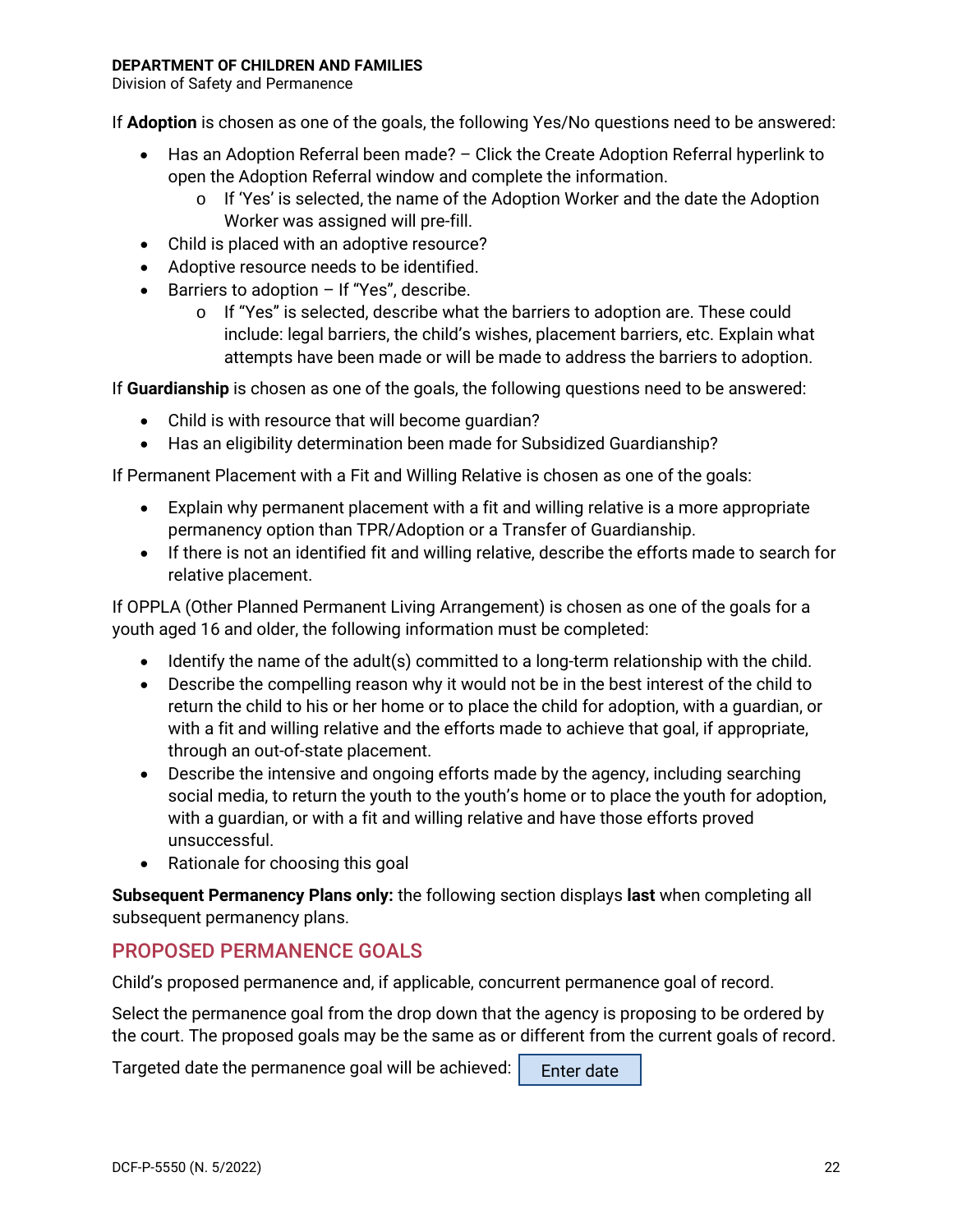Division of Safety and Permanence

Enter in the date that the agency aims for the permanence goal to be achieved by. Based on the identified safety concern, any barriers (e.g., lack of available services; waiting lists, etc.) should be taken into consideration when entering in the targeted date. **For example**, if a parent needs to demonstrate their ability to control their impulses by engaging in individual counseling, but there is a waiting list for counseling to begin, a targeted date of 6 months (next permanency plan review) may not be a realistic date for permanence to be achieved

Rationale for choosing this goal:

Describe the reasons why the proposed permanence and concurrent goals were chosen. Include a description of the parents/caregivers' wishes. If the child/youth's age and developmental level are sufficient to consult regarding their wishes, include that information here. If the proposed goals are different from the current coals of record, explain the reason a new goal is being proposed. Describe what efforts have or have not been made by the family (demonstrated behavioral changes) to enhance any diminished protective capacities associated with the identified impending danger threat(s). Be sure to include discussions related to the Adoption and Safe Families Act (ASFA) timelines. BE CONCISE!

### <span id="page-23-0"></span>REASONABLE EFFORTS

Has the court made a finding that reasonable efforts to prevent removal or safety return to home are not required?

• If "Yes", enter the date the court finding was made.

### <span id="page-23-1"></span>TERMINATION OF PARENTAL RIGHTS

Date referred to District Attorney/Corporation Counsel office: If a TPR referral has been submitted to the District Attorney or Corporation Counsel's office, this date will pre-fill from the date entered on the legal status page.

• Click the Create/Modify Legal Record hyperlink to enter in or make edits to the child's legal record.

### <span id="page-23-2"></span>ASFA EXCEPTIONS

\*\* ASFA exceptions must be entered for all cases in which the child has been in out-of-home care for at least 15 of the last 22 months and a TPR is not currently being pursued.

Adoption Safe Families Act Exceptions: State the reason why TPR is not being pursued at 15 of 22 months. This is a point in time determination made by the agency and should not be modified once established. The exception does not prohibit the agency from pursuing a TPR at a later date, if it is deemed in the child's best interest.

- Date of ASFA Exception: This information will pre-fill from the most recently approved ASFA Exceptions.
- Create ASFA Exceptions click this link to open the ASFA exceptions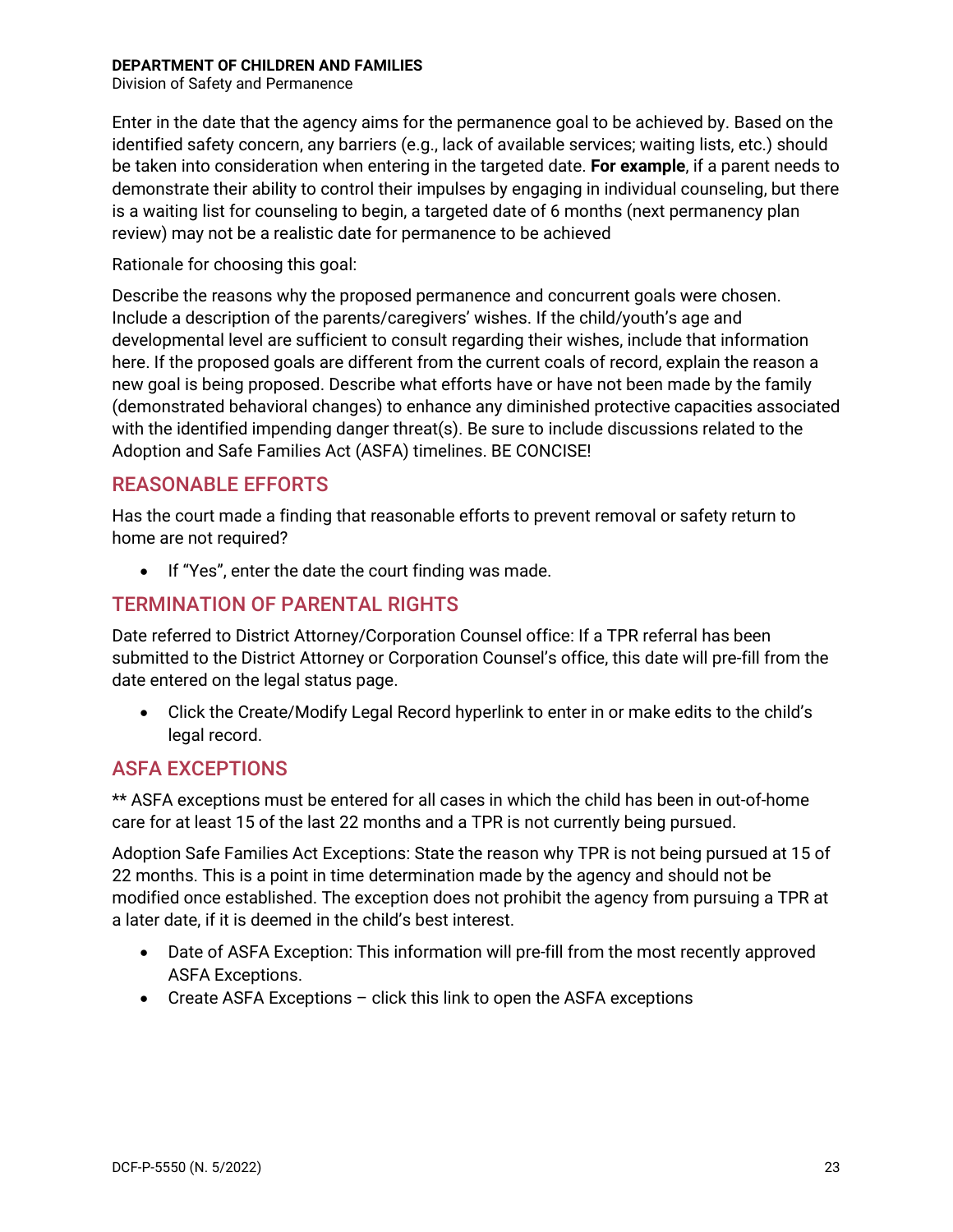Division of Safety and Permanence

### <span id="page-24-0"></span>PERMANENCY REVIEW

The Permanency Review group box will pre-fill information from the Permanency Review page in eWiSACWIS. If there has not yet been a review of the permanency plan, the dates will display as N/A. Click the View Permanency Review hyperlink to access the Permanency Review page.

Date of the latest Permanency Review: Date Pre-fills, if applicable.

Permanency Plan Review Report provided to the court on: Enter date the last Permanency Plan Review Report was filed with the court.

The Panel found that reasonable or, in the case of an Indian child, active efforts to achieve the goal(s) of the permanency plan were:

- $\Box$  made by the department or agency responsible for providing services in the following manner: (Checkbox pre-filled based on Permanency Review)
- $\Box$  not made by the department or agency responsible for providing services, as indicated by the following: (Checkbox pre-filled based on Permanence Review)

Describe how reasonable and/or active efforts were made or were not made by the department or agency responsible for providing services.

As a result of the review, were recommendations made that:

| O Yes |              | $\bigcirc$ No Conflict with the court order?                                                   |
|-------|--------------|------------------------------------------------------------------------------------------------|
| O Yes |              | $\bigcirc$ No Provide for additional services not specified in the court order?                |
| O Yes |              | $\bigcirc$ No Otherwise require a modification of the court order or permanency plan?          |
| O Yes | $\bigcap$ No | Was a revision to the court order requested? If "Yes," describe the outcome of the<br>hearing. |

### <span id="page-24-1"></span>PERMANENCY HEARING

Date of the latest Permanency Hearing: Date Pre-fills, if applicable.

Summarize significant case information, developments or events since the latest Permanency Review/Permanency Hearing or updates since the initial plan was created if this is the first Permanency Review/Permanency Hearing.

Describe significant case information/updates that has occurred in the last 6 months. Significant case information could include things such as parent's non-involvement in case planning, missing from OHC youth, parent's criminal convictions, TPR referrals, change of placements, etc.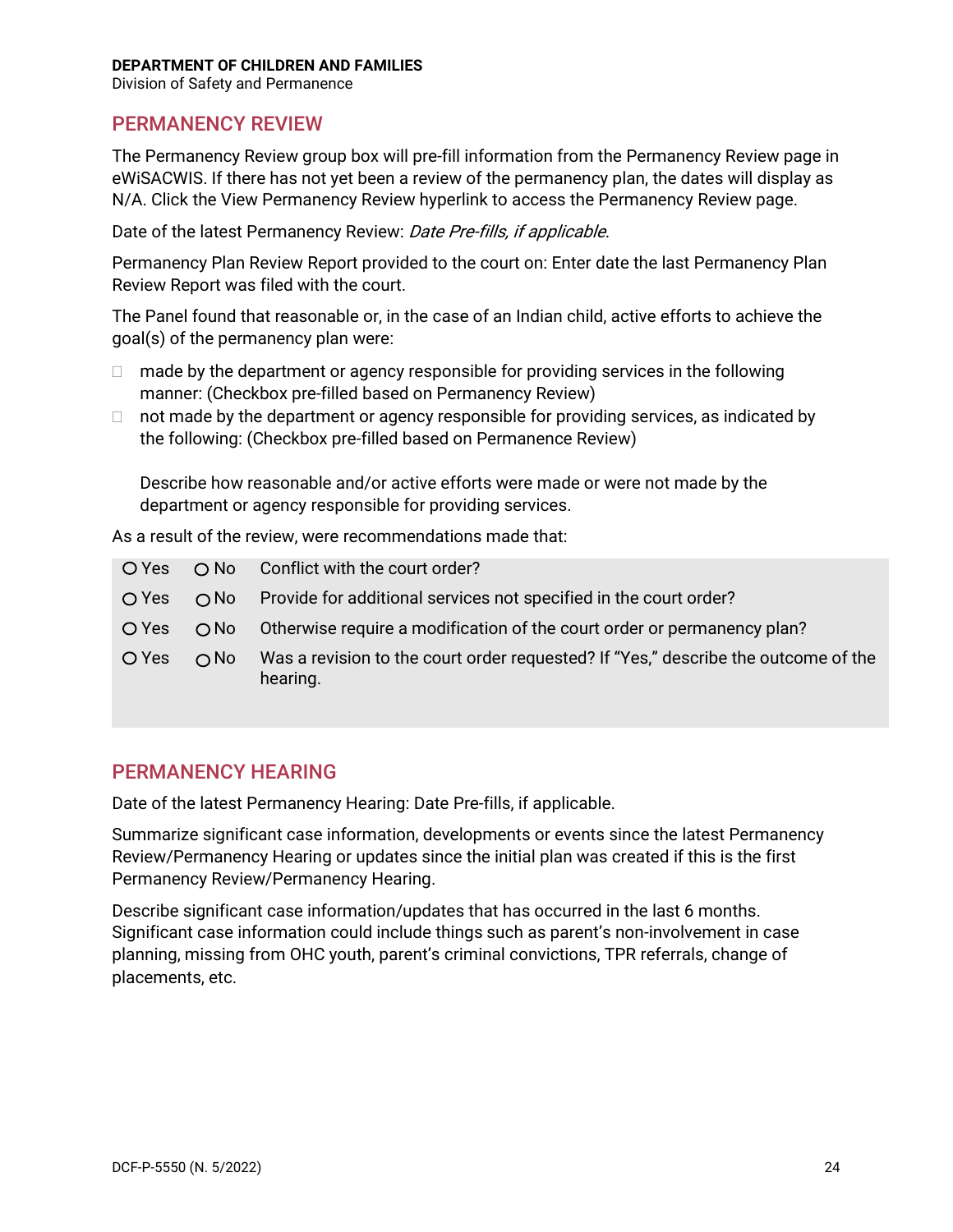Division of Safety and Permanence

## <span id="page-25-0"></span>**SAFETY**

### <span id="page-25-1"></span>SAFETY ANALYSIS

Can in-home services work for this family?

Fills in from latest approved Safety Assessment, Analysis and Plan (SAAP). Depending on type of permanency plan; additional sections need to be completed. Click the hyperlinks to create a new SAAP or to view the latest approved SAAP.

- The parents/caregivers are willing for services to be provided and will cooperate with services providers. Pre-fills Yes/No from SAAP
- The home environment is calm enough for services to be provided and for the service providers to be in the home safely. Pre-fills Yes/No from SAAP
- Safety services that control all of the conditions affecting safety can be put in place without the results of any scheduled evaluations. Pre-fills Yes/No from SAAP
- Parents/caregivers are residing in the home. Pre-fills Yes/No from SAAP

Clearly outline what is needed for the child to return home with an in-home safety plan.

Pre-fills from completed/approved SAAP

### <span id="page-25-2"></span>SAFETY SERVICES

The identified Safety Threat, Diminished Protective Capacity; and the associated Safety Services/Action Type, Safety Service Provider and the specific explanation of the safety service/action and how it will control the threat identified and listed below.

Identified Safety Threat: Pre-fills from SAAP

Description: Pre-fills from SAAP

\*The information and narrative below will only appear when there is an In-Home Safety Plan.

Safety Service / Action Type: Pre-fills from SAAP

Safety Service Provider: Pre-fills from SAAP

Describe the availability, accessibility and suitability of the safety service provider involved: Pre-fills from SAAP

Specifically explain the safety service/action and how it will control the threat identified:

#### Pre-fills from SAAP

Type of Diminished Protective Capacity: Select from the drop-down menu the type of diminished protective capacity (Behavioral, Cognitive, or Emotional). This will automatically launch the Diminished Protective Capacity Values page. The Values hyperlink can be used to return to the Diminished Protective Capacity Values page. On the Diminished Protective Capacity Values page, select all applicable values. Click continue to return to the Case/Permanency Plan page.

Demonstrated Behavioral Change needed for safe case closure: Describe what behavior change needs to be made for this diminished protective capacity specific to what is going on in the family. If you have more than one diminished protective capacity, make sure you describe what behavior(s) need to change for each one.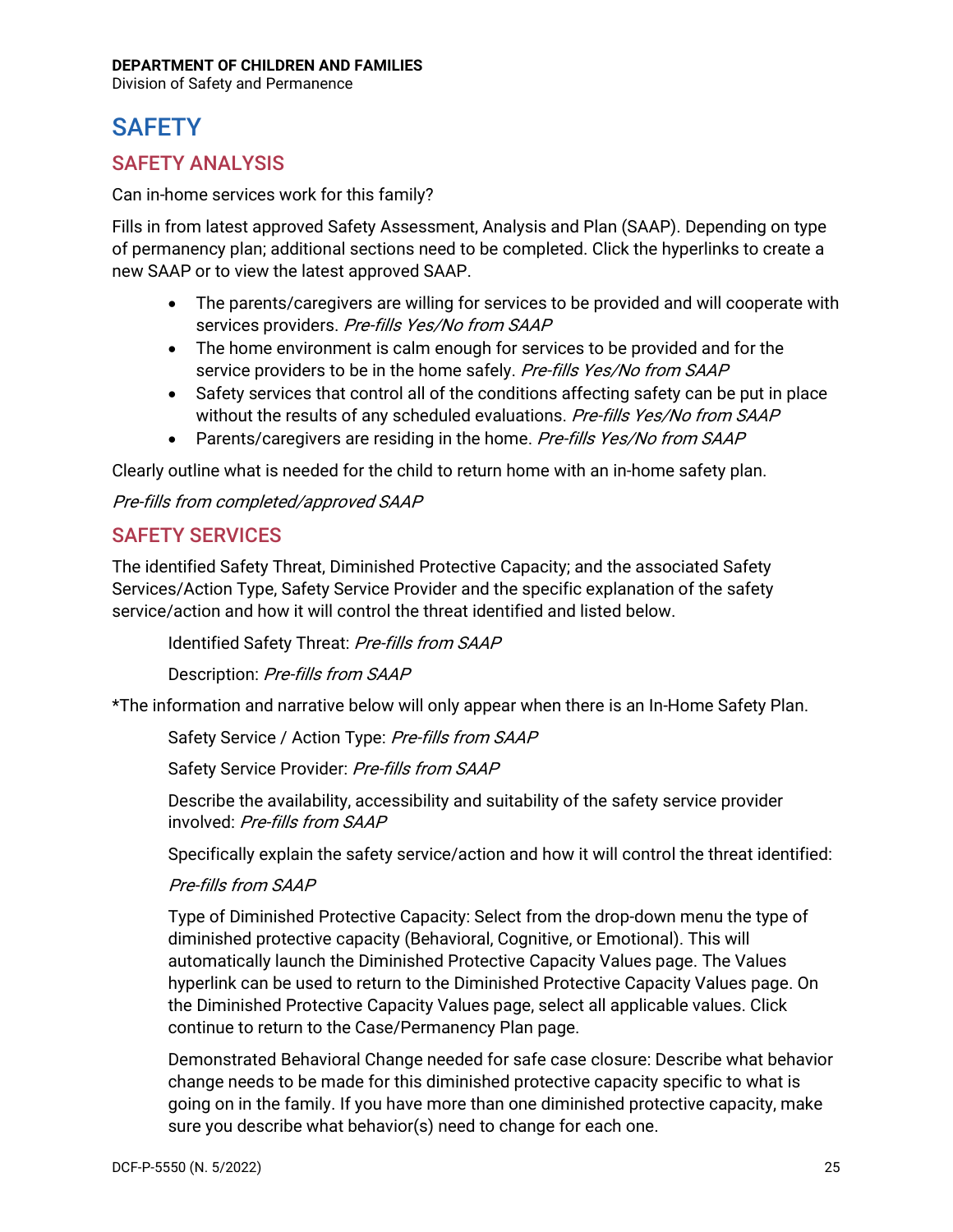Division of Safety and Permanence

### <span id="page-26-0"></span>SAFETY DECISION

Answer the following questions using the information form the completed Safety Assessment, Analysis and Plan above:

- □ The use of an In-Home Safety Plan is indicated (Proceed with developing a reunification plan and a sufficient, feasible, and sustainable in-home safety plan)
- □ Continued Placement in out-of-home care is indicated
- □ Safe case closure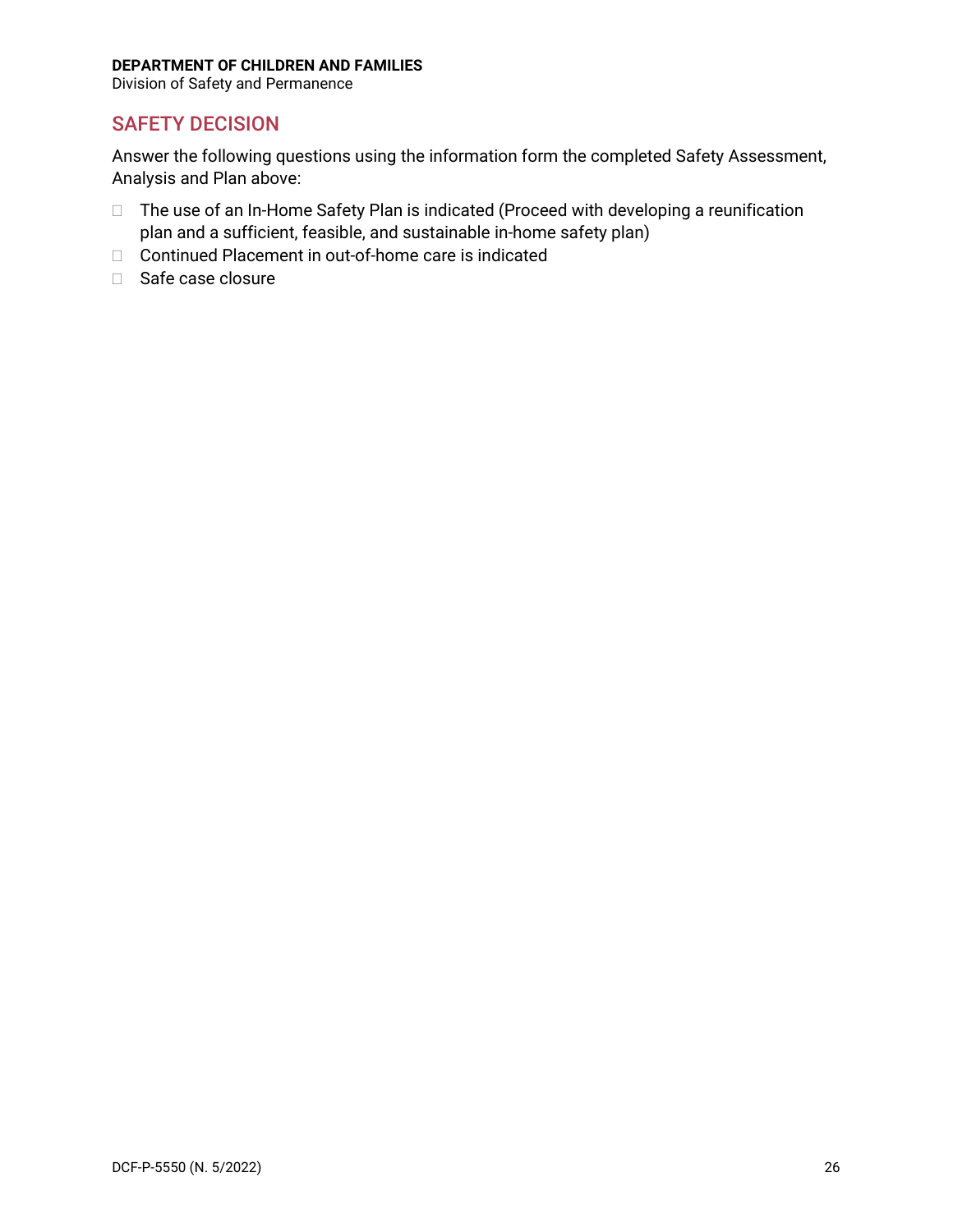Division of Safety and Permanence

## <span id="page-27-0"></span>PLACEMENT

### <span id="page-27-1"></span>INITIAL PLACEMENT

Explain the basis of the decision to place the child in custody and why remaining in the home would be contrary to the child's welfare. What reasonable efforts were made to prevent removal? Focus on actions taken and the services offered by the agency. Include the jurisdictional statute used as the basis.

This should be completed using information from the initial assessment and the petition. Do NOT cut and past the whole petition into this section. Be concise. Describe the exact reason (present danger threat) the child/youth could not remain safely in their home and the reasonable efforts made to prevent removal. Pay attention to tenses. Information in this section is referencing a point in time so should be written in a way that is accurate and relevant over time. This section SHOULD NOT be changed. Refer to any child welfare professionals using their title and last name. Make sure it includes the statute under which the original petition was filed.

### <span id="page-27-2"></span>PLACEMENT HISTORY

### Date of Removal: Pre-fills

Click the "View Current Placement" hyperlink to view the current placement information.

| Begin Date | <b>End Date</b> | Placement<br>Type | Out-of-<br>Home<br>Provider |         | <b>Educational Stability</b><br>Consideration |
|------------|-----------------|-------------------|-----------------------------|---------|-----------------------------------------------|
| Pre-fills  | Pre-fills       | Pre-fills         | Pre-fills                   | Display | Select one from the<br>drop-down list.        |

NOTE: If the display box between Out-of-Home Care Provider and Educational Stability is checked, the address will prefill from Person Management. If the address is confidential, the Display box **must** be unchecked.

### <span id="page-27-3"></span>PLACEMENT SERVICES HISTORY

| Begin Date | End Date  | Service Type | <b>Service Provider</b> |
|------------|-----------|--------------|-------------------------|
| Pre-fills  | Pre-fills | Pre-fills    | Pre-fills               |

### <span id="page-27-4"></span>EXPECTING OR PARENTING YOUTH

- $\Box$  Expecting Youth (*Pre-fills*)
- □ Parenting Youth (*Pre-fills*)

Child(ren): Pre-fills from Person Management page. Click the 'Modify' hyperlink to edit.

• Child Resides with This Minor Parent (Pre-fills)

Describe the out-of-home prevention strategy to ensure the minor child remains living with their parent in care: Discuss any services being provided and any other interventions in place to maintain the minor youth with their parent.

 $\overline{O}$  Yes  $\overline{O}$  No Is the child placed with a relative?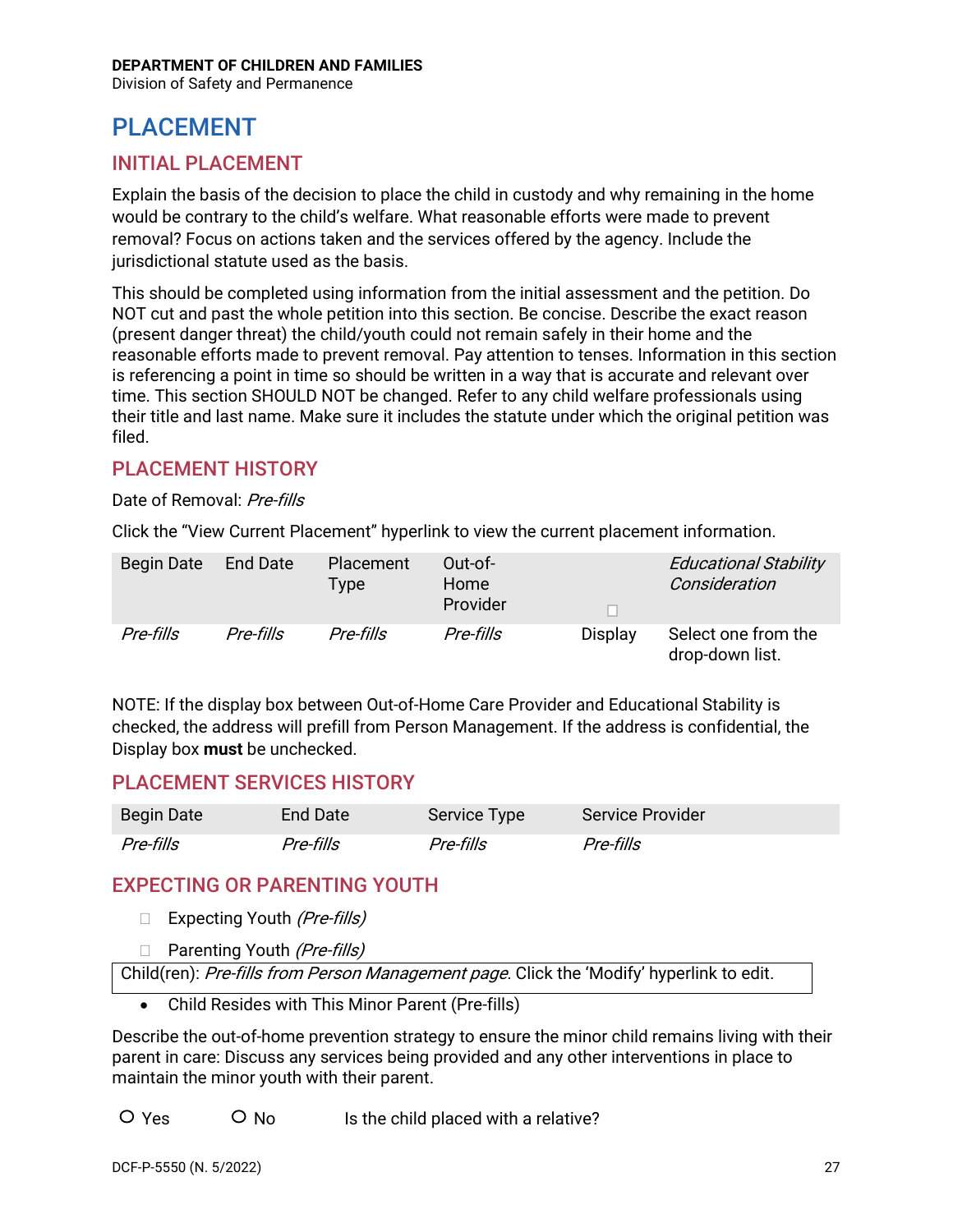Division of Safety and Permanence

### <span id="page-28-0"></span>CONSIDERATIONS OF RELATIVES

If the child is not placed with a relative, describe why placement with a relative was not available, appropriate or safe. Include a description of what efforts were made to locate a relative including conversation with the parents regarding relative information and other family finding efforts. Identify which relatives have been sent notification of the child's placement into out-of-home care below.

| Relative/Non-<br>Relative<br>Contact<br><b>Information</b> | Relationship to<br>Child | Notification of<br><b>Placement</b><br>Sent | Placement<br>Considered | Description of why<br>placement was not<br>available, appropriate<br>or safe. |
|------------------------------------------------------------|--------------------------|---------------------------------------------|-------------------------|-------------------------------------------------------------------------------|
| Pre-fills                                                  | Pre-fills                | Pre-fills                                   | Pre-fills               | Pre-fills                                                                     |

Please document relatives via Relative/Non-Relative Search.

### <span id="page-28-1"></span>CONSIDERATION OF SIBLINGS

Click the 'Modify' hyperlink to add/edit any siblings.

| <b>Names</b> | DOB. | Age | DOD. | Gender                                            | Relationship OHC Placement<br>Provider |
|--------------|------|-----|------|---------------------------------------------------|----------------------------------------|
| Pre-fills    |      |     |      | Pre-fills Pre-fills Pre-fills Pre-fills Pre-fills | Pre-fills                              |

Are all siblings that are in OHC placed together?

Does not apply. Child has no siblings or other siblings are not in placement.

O Yes

No, explain:

If all of the siblings are not placed together in the same OHC placement, include a concise explanation as to why the sibling group is not placed together and a description as to what efforts were made, and are still being made, to explore placement of the siblings together.

### <span id="page-28-2"></span>LOCATION OF PLACEMENT

 $\overline{O}$  The child's placement is within 60 miles of the child's home and is in close proximity so as not to interfere with carrying out the permanency plan and maintaining the level of contact with the parents that is deemed appropriate.

 $\circ$  No setting is available within 60 miles of the child's home that could respond to all the issues and needs that are part of this placement.

Describe: -Why a placement within 60 miles of the child's home is either unavailable or inappropriate; **OR**

-Why a placement more than 60 miles home is in the best interest.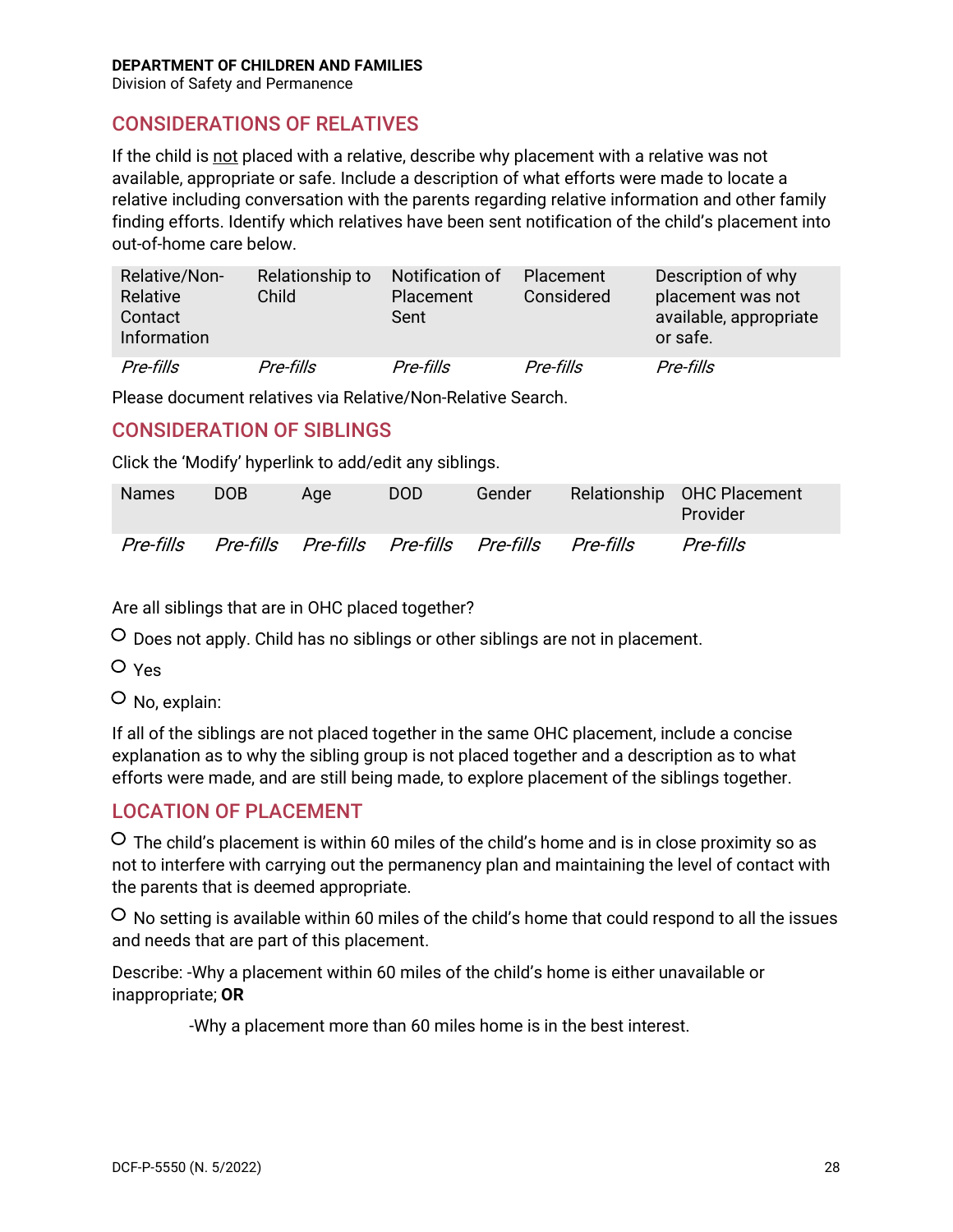Division of Safety and Permanence

### <span id="page-29-0"></span>REASONABLE AND PRUDENT PARENTING CONSIDERATIONS

 $\overline{O}$  Yes  $\overline{O}$  No  $\overline{O}$  Did the agency provide information to the out-of-home care provider for consideration in making reasonable and prudent parenting decisions specific to the child?

Describe the efforts made by the agency to ensure that the child has regular, ongoing opportunities to engage in age or developmentally appropriate activities determined in accordance with the reasonable and prudent parent standard in the out-of-home care placement which includes consulting with the child in an age-appropriate manner:

Explain plan to promote normalcy for the child/youth. Provide information on what opportunities and activities the child/youth are enrolled in and how the agency is ensuring that the child/youth continue enrollment. Describe efforts to facilitate conversations between caregivers, biological parents and the child/youth regarding decisions made for the child/youth.

### <span id="page-29-1"></span>PLACEMENT CHANGES

| Did the court indicate a transitional placement? | $OYes$ $ONo$ |  |
|--------------------------------------------------|--------------|--|
| Does the agency anticipate a placement change?   | O Yes O No   |  |

If Yes is selected, click the "Search' hyperlink to search out the upcoming placement provider. The provider's name and address will then fill into the permanency plan. Select yes only if the agency anticipates a placement change within the next 30 days.

If yes, describe in detail including anticipated date of the placement change:

Include a concise description of the circumstances that necessitate an anticipated placement change, the name of the current placement and the name of the new placement and anticipated date for the change in placement, if known.

### <span id="page-29-2"></span>ANNUAL CREDIT REPORT

Click the 'Imaging Search' hyperlink to view the youth's credit report.

- $\overline{O}$  Yes  $\overline{O}$  No If 14 years or older, was the youth provided either a copy of the credit report or a letter verifying no reports were found?
- $O$  Yes  $O$  No Were there any inaccuracies in this report?

#### Explain:

Use this field to explain any inaccuracies found.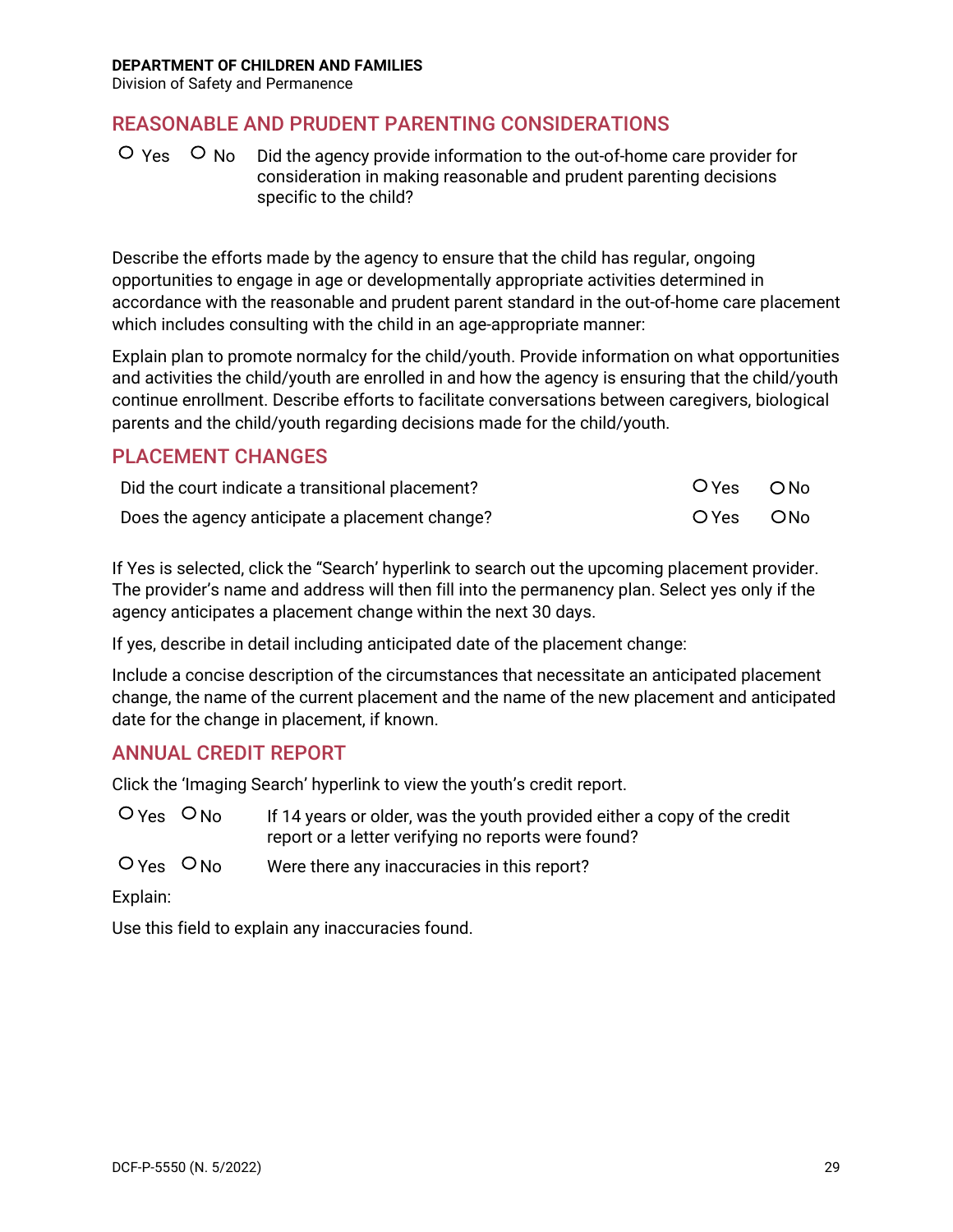Division of Safety and Permanence

### <span id="page-30-0"></span>CONFIRMING/RECONFIRMING SAFE ENVIRONMENTS

This information pre-fills from the latest CSE/RCSE for the current placement. Click the hyperlinks to create a new CSE/RCSE or to view the latest CSE/RCSE.

| Date of CANS: | Child's Assessed Level of Need | Provider's Level of Care (LOC): |
|---------------|--------------------------------|---------------------------------|
| Pre-fills     | $(LON)$ : <i>Pre-fills</i>     | Pre-fills                       |

Child/Provider

Match: Pre-fills

Describe:

Narrative Pre-fills from approved CSE/RCSE.

Placement Danger Threats:

If any placement danger threats were identified in the CSE/RCSE they will pre-fill here. The court continued placement despite an identified placement danger threat: Pre-fills, if applicable.

Risk Management:

Describe below.

Describe any risk management strategies put in place to ensure the child/youth's safety in the placement.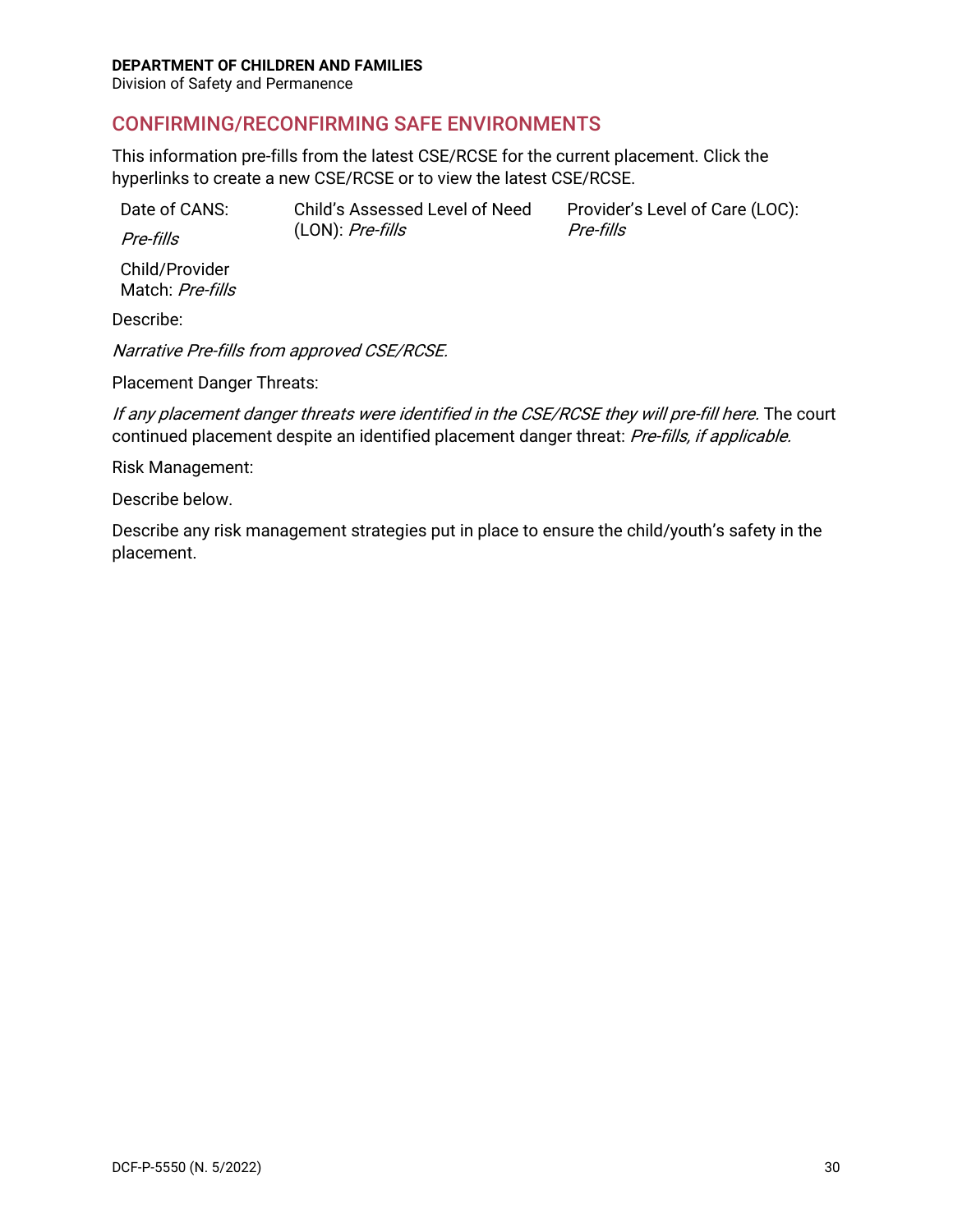Division of Safety and Permanence

### <span id="page-31-0"></span>**ORTP**

This tab conditionally displays if the youth is placed in a setting that is certified as a Qualified Residential Treatment Program (QRTP). This information pre-fills from the Permanency Plan Addendum for Placement in a Setting Certified as a Qualified Residential Treatment Program. Click the link to view the current pending or approved QRTP Addendum.

### <span id="page-31-1"></span>CURRENT QRTP PLACEMENT INFORMATION

Placement Provider: Pre-fills Placement Start Date: Pre-fills

### <span id="page-31-2"></span>QRTP PLACEMENT ADDENDUM

| <b>QRTP Addendum</b><br>Date: | Pre-fills |                                              |                                    |  |
|-------------------------------|-----------|----------------------------------------------|------------------------------------|--|
| Placement Provider: Pre-fills |           | Provider's Level Pre-fills<br>of Care (LOC): | Placement Start Pre-fills<br>Date: |  |
| Placement<br>Recommended By:  | Pre-fills |                                              |                                    |  |

### <span id="page-31-3"></span>FAMILY PERMANENCY TEAM

| <b>Name</b> | <b>Relationship</b> | <b>Contact Information</b> |
|-------------|---------------------|----------------------------|
| Pre-fills   | Pre-fills           | Pre-fills                  |

Describe the reasonable and good faith efforts to identify and include all required individuals of the child's Family Permanency Team.

Narrative pre-fills.

O Yes O No The Family Permanency Team meetings were held at a time and place convenient for the team.

Describe:

Narrative pre-fills.

 $OYes$   $O No$  The parent or quardian from whom the child was removed provided input on the members of the Family and Permanency Team.

Describe:

Narrative pre-fills.

 $\overline{O}$  Yes  $\overline{O}$  No  $\overline{O}$  The child's CANS assessment was completed in consultation with the Family Permanency Team.

Describe:

Narrative pre-fills.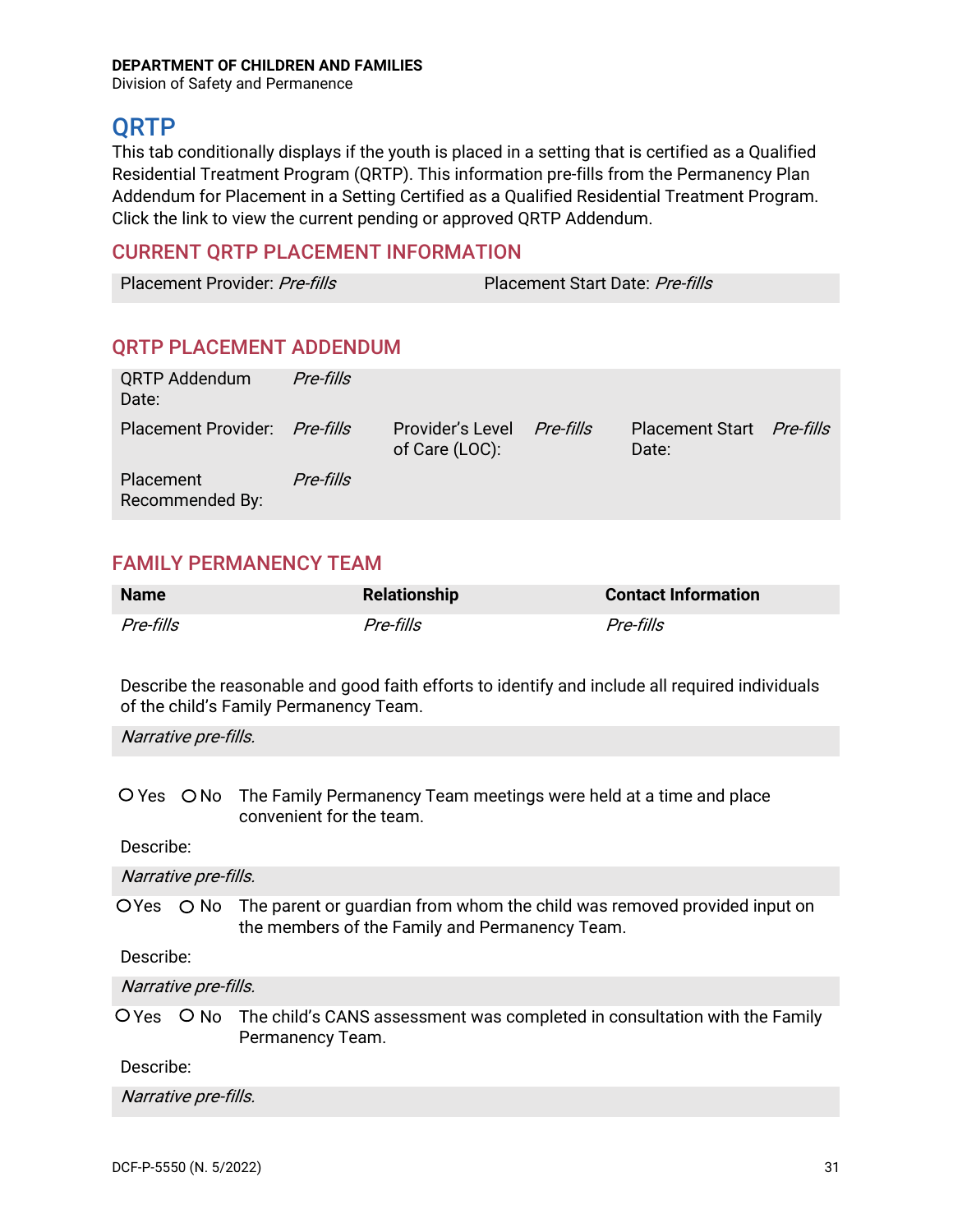Division of Safety and Permanence

### <span id="page-32-0"></span>PREFERRED PLACEMENT OF FAMILY PERMANENCY TEAM

O Yes ONo Placement preferences of the Family Permanency Team and of the child are the same placement setting recommended by the caseworker who completed the child's CANS.

### <span id="page-32-1"></span>CHILD'S LEVEL OF NEED

| Date of CANS | Child's Assessed Level of Need (LON) |
|--------------|--------------------------------------|
| Pre-fills    | Pre-fills                            |

### <span id="page-32-2"></span>COURT REVIEW

- $\Box$  Court review for placement in a setting certified as a QRTP not yet complete.
- $\Box$  Court documents for placement in a setting certified as a QRTP not yet received from the court.

Date of court review for placement in a QRTP: Pre-fills

| $\circ$<br>Yes | Ő<br>N <sub>o</sub> | Determination was made by the court that the needs of the child could not be<br>met through placement in a family home, and that placement of the child in a<br>QRTP provides the most effective and appropriate level of care for the child in<br>the least restrictive environment consistent with the short-term and long-term<br>goals for the child. |
|----------------|---------------------|-----------------------------------------------------------------------------------------------------------------------------------------------------------------------------------------------------------------------------------------------------------------------------------------------------------------------------------------------------------|
| $\circ$        | O                   | The court made a finding approving of the placement in a setting certified as a                                                                                                                                                                                                                                                                           |
| Yes            | No.                 | ORTP.                                                                                                                                                                                                                                                                                                                                                     |

### <span id="page-32-3"></span>ORTP OUT-OF-HOME PLACEMENT

Yes  $\bigcirc$  No The needs of the child can be met through placement with a relative or in a licensed foster home. A shortage or lack of licensed foster homes is not an  $\circ$ acceptable reason for determining that the needs of the child cannot be met in a licensed foster home.

Describe the reasons why the needs of the child cannot be met by the child's family or in a licensed foster home: (Displays if No is selected)

Enter narrative. This does not pre-fill as this section needs to be updated with every permanency plan in order to continue the determination of appropriateness of a placement in a setting certified as a QRTP.

Yes  $\circ$  No Placement in a QRTP is the setting that will provide the most effective and<br>O appropriate level of care in the least restrictive environment appropriate level of care in the least restrictive environment.

#### Describe:

Enter narrative. This does not pre-fill as this section needs to be updated with every permanency plan in order to continue the determination of appropriateness of a placement in a setting certified as a QRTP.

### <span id="page-32-4"></span>QRTP PLACEMENT ADDENDUM HISTORY

| <b>Provider Name</b> | <b>Placement Begin Date</b> | <b>Placement End Date</b> | QRTP Addendum Date |
|----------------------|-----------------------------|---------------------------|--------------------|
| Pre-fills            | Pre-fills                   | Pre-fills                 | Pre-fills          |